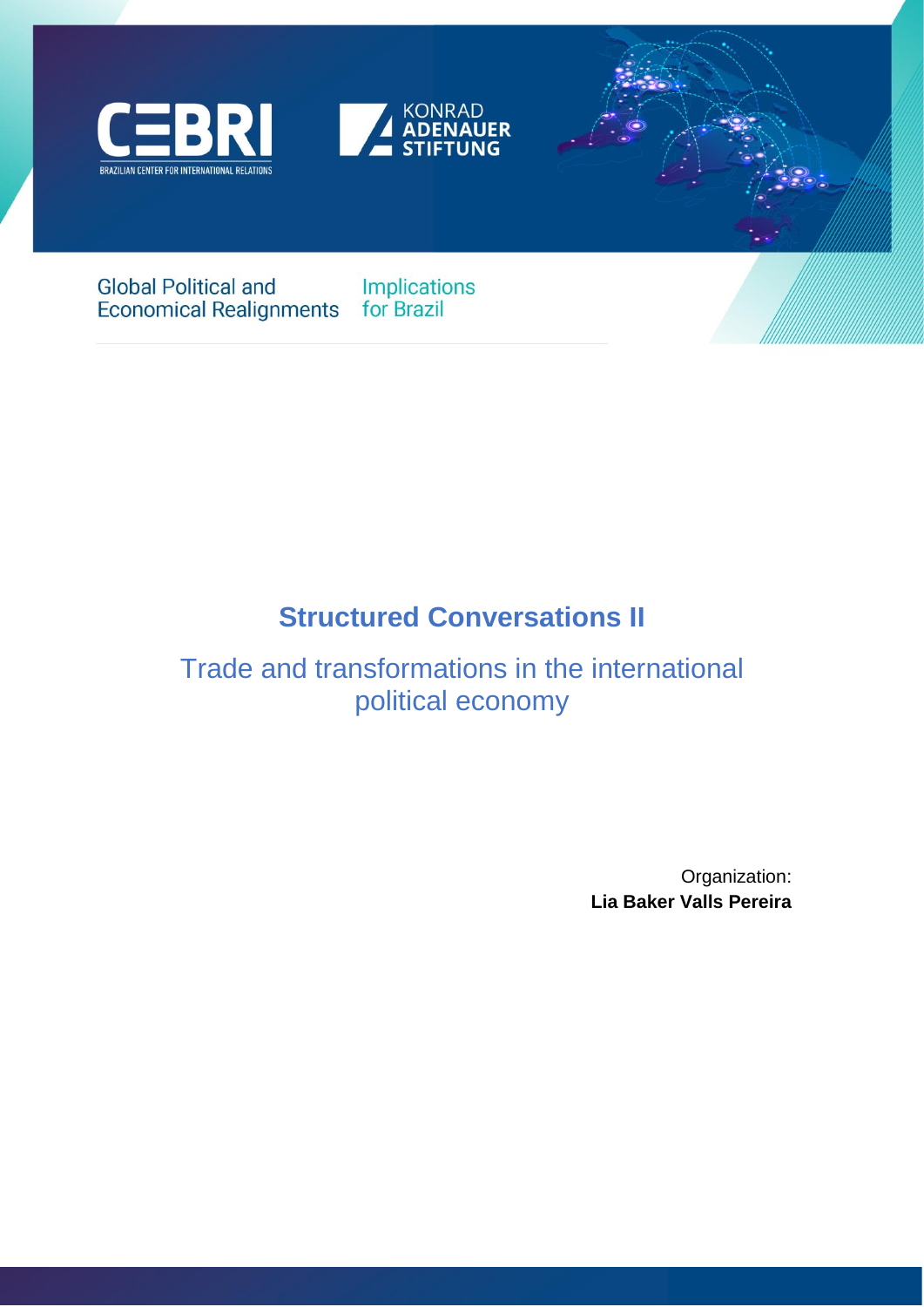

**Participants:**

### *Anabel González*

*Deputy director-general at the World Trade Organization, nonresident Senior Fellow at Peterson Institute for International Economics, and former Minister of Trade of Costa Rica (2010–14). She has also worked as director of the Agriculture Division of the World Trade Organization (2006– 09); senior consultant on trade and investment at the Inter-American Development Bank (2009– 10); and Director-General of the Costa Rican Investment Promotion Agency (2001–02).*

### *Fabrizio Sardelli Panzini*

*Manager of International Integration Policies at the National Confederation of Industry (CNI) and Senior Fellow at CEBRI.*

### *Ivan Tiago Machado Oliveira*

*Was a visiting researcher at the United Nations Conference on Trade and Development (UNCTAD). He is the author of the book "Brazilian foreign trade policy: an analysis of its determinants" (2013).*

#### *Professor Doctor Jorge Arbache*

*Vice President for the Private Sector at the Development Bank of Latin America (CAF) and Professor of Economics at the University of Brasilia. Former Secretary of International Affairs and Chief Economist at the Ministry of Planning and Senior Economist at the World Bank in Washington, DC.*

### *Professor Doctor Leonardo Paz*

*Political Scientist, he is Intelligence Analyst at the Center for Prospection and International Intelligence (NPII) of the Getúlio Vargas Foundation (FGV) and is a Professor at the International Relations Department of Ibmec College.*

### *Professor Doctor Raphael Padula*

*Coordinator and Professor of the Postgraduate Program in International Political Economy (PEPI) of the Institute of Economics at the Federal University of Rio de Janeiro (UFRJ).*

### *Professor Doctor Renato Baumann*

*Coordinator of International Cooperation and Investments at Institute for Applied Economic Research (Ipea). PhD in Economics from Oxford University, retired professor from the University of Brasilia, former Director of the ECLAC/CEPAL Office in Brazil, former Assistant Secretary of International Affairs at the Ministry of Planning, and former Secretary of Foreign Investments at Foreign Trade Chamber (CAMEX) at the Ministry of Economy of Brazil.*

### *Tatiana Prazeres*

*Senior Fellow at the University of International Business and Economics, in Beijing. She has a weekly column in Folha de S. Paulo newspaper, and was the Senior Advisor to the Director-General of the World Trade Organization (WTO), in Geneva*

### *Professor Doctor Thauan Santos*

*Adjunct Professor of the Graduate Program in Maritime Studies at the Naval War College (PPGEM/EGN), coordinator of the Economics of the Sea Group (GEM) and researcher for the Latin American Council of Social Sciences (CLACSO).*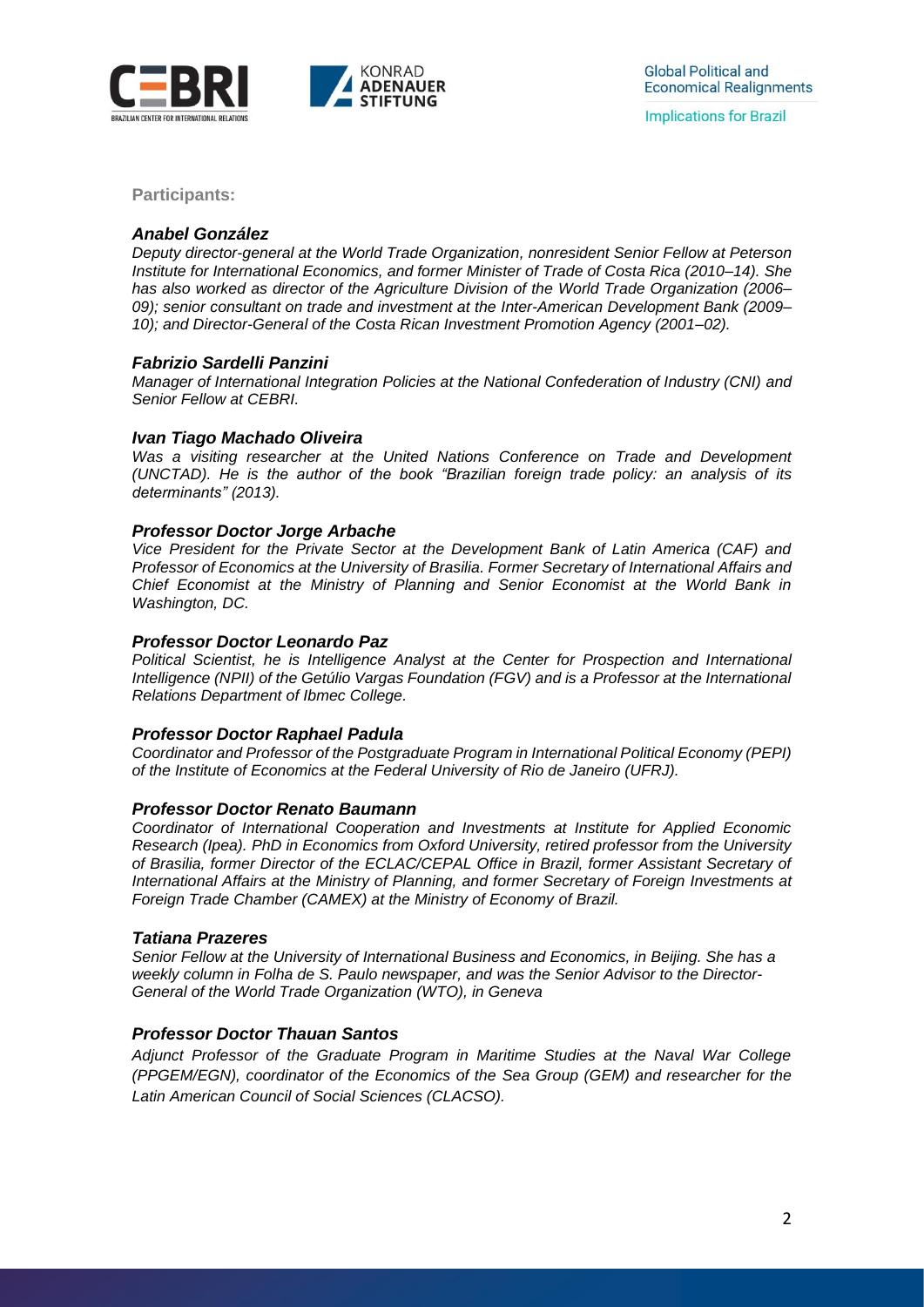



Throughout 2021, the Brazilian Center for International Relations (CEBRI), in partnership with the Konrad Adenauer Foundation (KAS), is developing a project on issues related to the realignment of international politics and the global economy, and its implications for Brazil and its foreign relations. The project includes events, 'Structured Conversations' (interviews) with experts and the production of policy papers on four broad themes:

- $\triangleright$  Global realignments and foreign policy formulation: national and regional spaces and global insertion;
- $\triangleright$  Trade and transformations in the international political economy:
- $\triangleright$  Technological innovation and the digital economy;
- $\triangleright$  Anthropocene crises, sustainability, global health and consensus building for multilateral policies.

These Structured Conversations refer to the second thematic axis of the project "Trade and transformations in international political economy" and aim to reflect on international trade from the perspectives of the Latin American region, in particular South America. Addressing the possibilities of common strategies between the countries of the region in the face of the main challenges in the commercial sphere, themes such as the tensions between the United States and China, negotiations in the WTO and protectionism are discussed. The participants in these conversations were selected based on their expertise in international trade, political economy and Latin American politics, and they contribute with perspectives from key sectors for the region's economic development. This axis is coordinated by Lia Baker Valls Pereira, Adjunct Professor at the School of Economics and the Post-Graduate Program in International Relations at the University of the State of Rio de Janeiro (UERJ).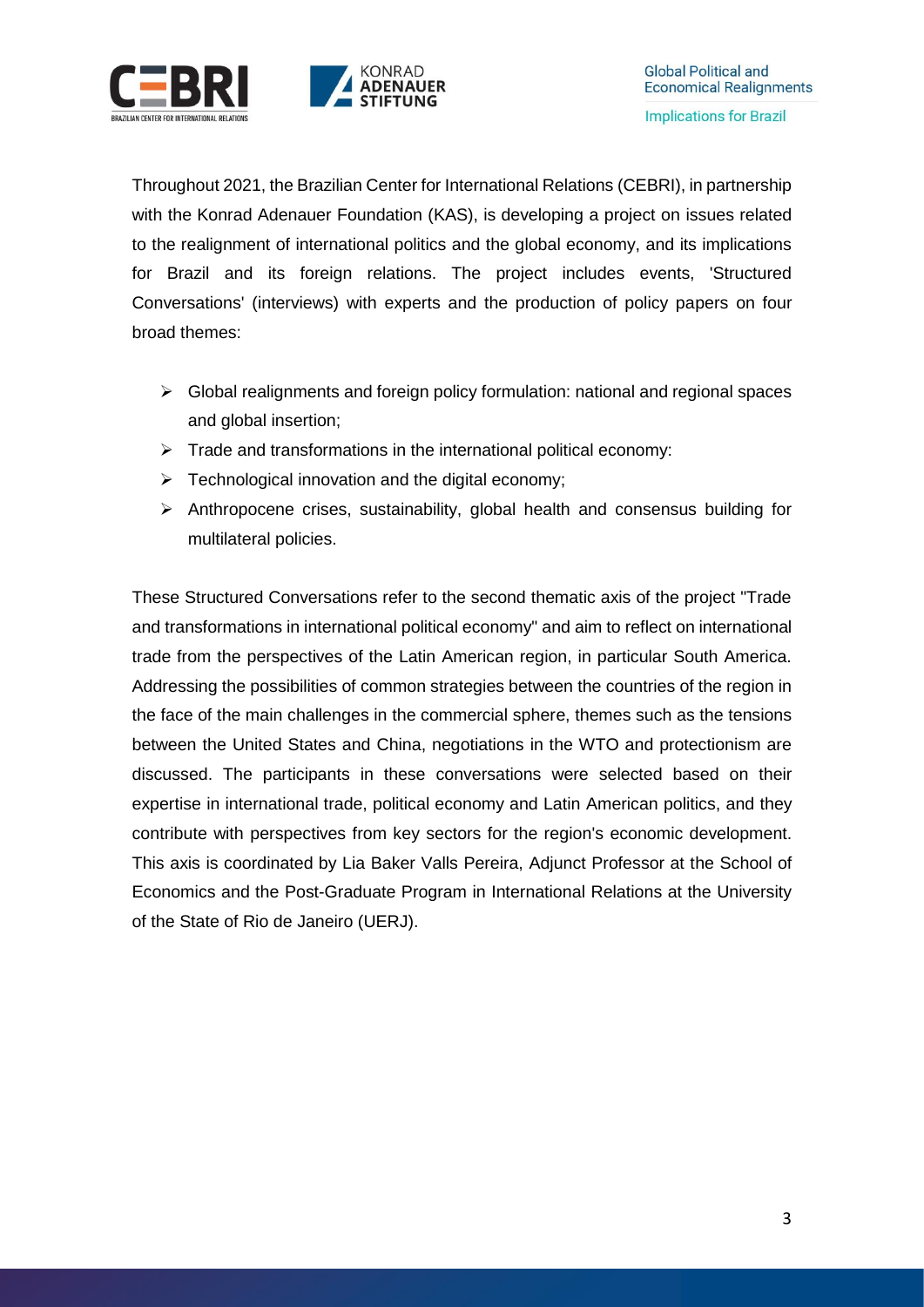

# **Summary**

**Question 1.** [The tensions between the United States and China have impacts on](file:///C:/Users/larissa.vejarano/Downloads/Structured%20Conversations_KAS%20axis%202%20Lia%20Valls.docx%23_Toc85730178)  [South American countries. These impacts can be differentiated depending on the](file:///C:/Users/larissa.vejarano/Downloads/Structured%20Conversations_KAS%20axis%202%20Lia%20Valls.docx%23_Toc85730178)  [countries, but the idea that the countries of the region have benefited from the](file:///C:/Users/larissa.vejarano/Downloads/Structured%20Conversations_KAS%20axis%202%20Lia%20Valls.docx%23_Toc85730178)  [construction of joint strategies persists in the political and economic debate. This](file:///C:/Users/larissa.vejarano/Downloads/Structured%20Conversations_KAS%20axis%202%20Lia%20Valls.docx%23_Toc85730178)  [refers both to the issue of infrastructure construction associated with the Belt and](file:///C:/Users/larissa.vejarano/Downloads/Structured%20Conversations_KAS%20axis%202%20Lia%20Valls.docx%23_Toc85730178)  [Road Initiative and to the definition of regulatory frameworks for new](file:///C:/Users/larissa.vejarano/Downloads/Structured%20Conversations_KAS%20axis%202%20Lia%20Valls.docx%23_Toc85730178)  [technologies.](file:///C:/Users/larissa.vejarano/Downloads/Structured%20Conversations_KAS%20axis%202%20Lia%20Valls.docx%23_Toc85730178) [Do common strategies make sense at a time when the ideal of](file:///C:/Users/larissa.vejarano/Downloads/Structured%20Conversations_KAS%20axis%202%20Lia%20Valls.docx%23_Toc85730179)  [South American integration seems even more distant? Will national strategies](file:///C:/Users/larissa.vejarano/Downloads/Structured%20Conversations_KAS%20axis%202%20Lia%20Valls.docx%23_Toc85730179)  [tend to have a higher cost in the current global scenario in which some consider](file:///C:/Users/larissa.vejarano/Downloads/Structured%20Conversations_KAS%20axis%202%20Lia%20Valls.docx%23_Toc85730179)  [that the trend towards regionalization, as well as a protectionist bias, will be](file:///C:/Users/larissa.vejarano/Downloads/Structured%20Conversations_KAS%20axis%202%20Lia%20Valls.docx%23_Toc85730179)  [accentuated?......................................................................................................](file:///C:/Users/larissa.vejarano/Downloads/Structured%20Conversations_KAS%20axis%202%20Lia%20Valls.docx%23_Toc85730179) **5**

**Question 2.** [Several WTO negotiations on issues such as e-commerce,](file:///C:/Users/larissa.vejarano/Downloads/Structured%20Conversations_KAS%20axis%202%20Lia%20Valls.docx%23_Toc85730180)  [investment facilitation, and others, are being conducted plurilaterally, where the](file:///C:/Users/larissa.vejarano/Downloads/Structured%20Conversations_KAS%20axis%202%20Lia%20Valls.docx%23_Toc85730180)  [application of the most favored nation clause is not required. Moreover, in the](file:///C:/Users/larissa.vejarano/Downloads/Structured%20Conversations_KAS%20axis%202%20Lia%20Valls.docx%23_Toc85730180)  [debate about the future of the WTO there is a proposal to build the negotiations](file:///C:/Users/larissa.vejarano/Downloads/Structured%20Conversations_KAS%20axis%202%20Lia%20Valls.docx%23_Toc85730180)  [on the basis of "like-minded groups" \(countries with similar interests and ways of](file:///C:/Users/larissa.vejarano/Downloads/Structured%20Conversations_KAS%20axis%202%20Lia%20Valls.docx%23_Toc85730180)  [thinking\).](file:///C:/Users/larissa.vejarano/Downloads/Structured%20Conversations_KAS%20axis%202%20Lia%20Valls.docx%23_Toc85730180) [Will the defense of South American interests become more difficult with](file:///C:/Users/larissa.vejarano/Downloads/Structured%20Conversations_KAS%20axis%202%20Lia%20Valls.docx%23_Toc85730181)  [this new negotiation architecture? In which issues would Latin and/or South](file:///C:/Users/larissa.vejarano/Downloads/Structured%20Conversations_KAS%20axis%202%20Lia%20Valls.docx%23_Toc85730181)  [American countries be "like minded groups" to formulate common proposals?](file:///C:/Users/larissa.vejarano/Downloads/Structured%20Conversations_KAS%20axis%202%20Lia%20Valls.docx%23_Toc85730181)**11**

**Question 3.** [From the point of view of the South American region and/or your](file:///C:/Users/larissa.vejarano/Downloads/Structured%20Conversations_KAS%20axis%202%20Lia%20Valls.docx%23_Toc85730182)  [country, what are the main issues for the reform of the multilateral trading](file:///C:/Users/larissa.vejarano/Downloads/Structured%20Conversations_KAS%20axis%202%20Lia%20Valls.docx%23_Toc85730182)  [system?............................................................................................................](file:///C:/Users/larissa.vejarano/Downloads/Structured%20Conversations_KAS%20axis%202%20Lia%20Valls.docx%23_Toc85730182) **18**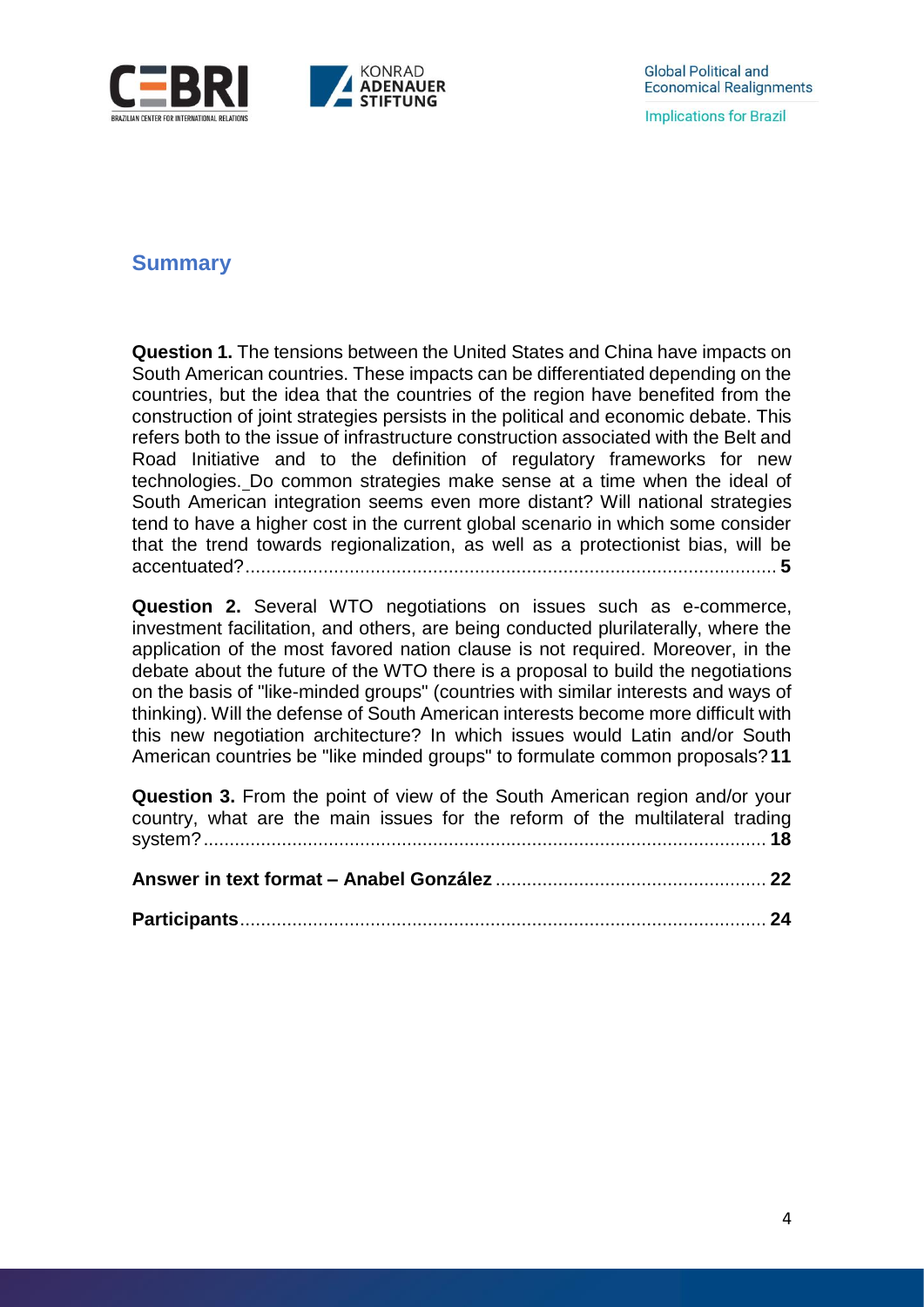



*Question 1. The tensions between the United States and China have impacts on South American countries. These impacts can be differentiated depending on the countries, but the idea that the countries of the region have benefited from the construction of joint strategies persists in the political and economic debate. This refers both to the issue of infrastructure construction associated with the Belt and Road Initiative and to the definition of regulatory frameworks for new technologies. Do common strategies make sense at a time when the ideal of South American integration seems even more distant? Will national strategies tend to have a higher cost in the current global scenario in which some consider that the trend towards regionalization, as well as a protectionist bias, will be accentuated?*

KONRAD **ADENAUER** 

**Fabrizio Panzini:** In theory, the strategy of joint regional action makes sense, especially if we think that the countries in the region have very similar challenges from the point of view of regulatory, economic, social, and infrastructure needs, among others. Thus, the importance of working together is not questionable, but there is a need for governance of this process, which encourages political alignment among the governments of the region so that there is a strategy, an agenda, goals, and execution. However, it is not clear whether there is a common objective among the countries of the region for this issue. Today we have a continent, from the point of view of political orientations that is fragmented. We have little history of acting together, which leads us to question whether we would be able to have good governance of a process like this one. And something more fundamental is that there is not necessarily a common vision. In other words, we are not clear about the strategy of each of these actors, or about the Brazilian strategy.

Knowing the exact strategy, what the common objectives are, and how to institute governance is what ends up determining the practice, because, in theory, there are clear common benefits. However, in practice, the last time we saw something more coordinated in South America was during the Initiative for the Integration of the South American Regional Infrastructure (IIRSA), instituted at the time of President Fernando Henrique Cardoso's administration.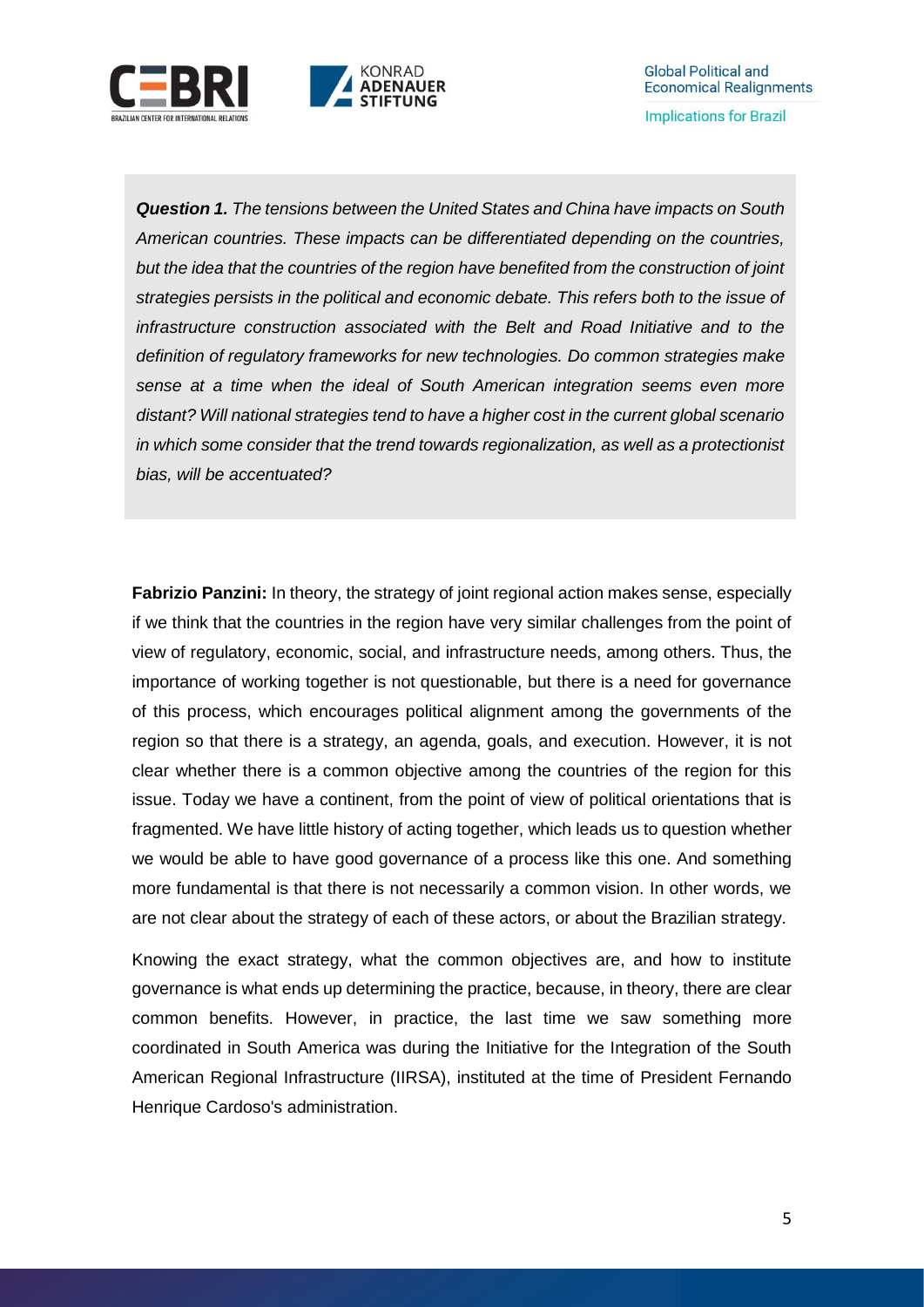



**Ivan Oliveira:** I do not see the construction of common strategies among South American countries as a feasible way to deal with great powers like the U.S. or China. In fact, concrete movements around joint external action strategies can be seen very few times and in specific spaces (as in the case of Mercosur regarding extra-regional negotiations only).

The difficulty for this lies in the economic structures of the countries and how they reflect the low degree of effective integration in South America. Furthermore, the tendency to bilateralize contacts and actions in direct relations with great powers is historically clear, although there is room for regional joint initiatives, but these are always less concrete and have more politically symbolic effects.

In the end, national strategies have always overlapped regional agendas when there was a clear mismatch between them. I see this process continuing today in a reinforced way.

But this does not mean that there is no room to seek the deepening of regional integration in the fields of infrastructure, trade, investment, regulation, etc.

Regional integration must be seen as an essential part of the external action of the countries in the region, especially Brazil, and there is much to be done to guarantee greater economic and strategic relevance to South America for Brazil's economic development. Here, I see the need for integration to be part of the national strategy for development and external projection, and it is from the sum of these national interests that something new and effectively impactful can be advanced in South America.

**Professor Doctor Jorge Arbache:** Joint strategies will remain relevant for multiple reasons. Among them are issues such as regional energy potential and integration, regional value chains, to leverage bargaining power in extra-regional agreements, the green agenda, which requires regional coordination, and relations with China and the US, which seek and foster bilateral relations.

National strategies make sense especially for countries that can benefit relatively more from them, such as countries with large territories and populations, large domestic markets, a lot of resources, and some industrial and technological development. Smaller countries can benefit relatively more from collective agreements. Without strategy, it is usually more difficult to optimize benefits and gains from international economic relations.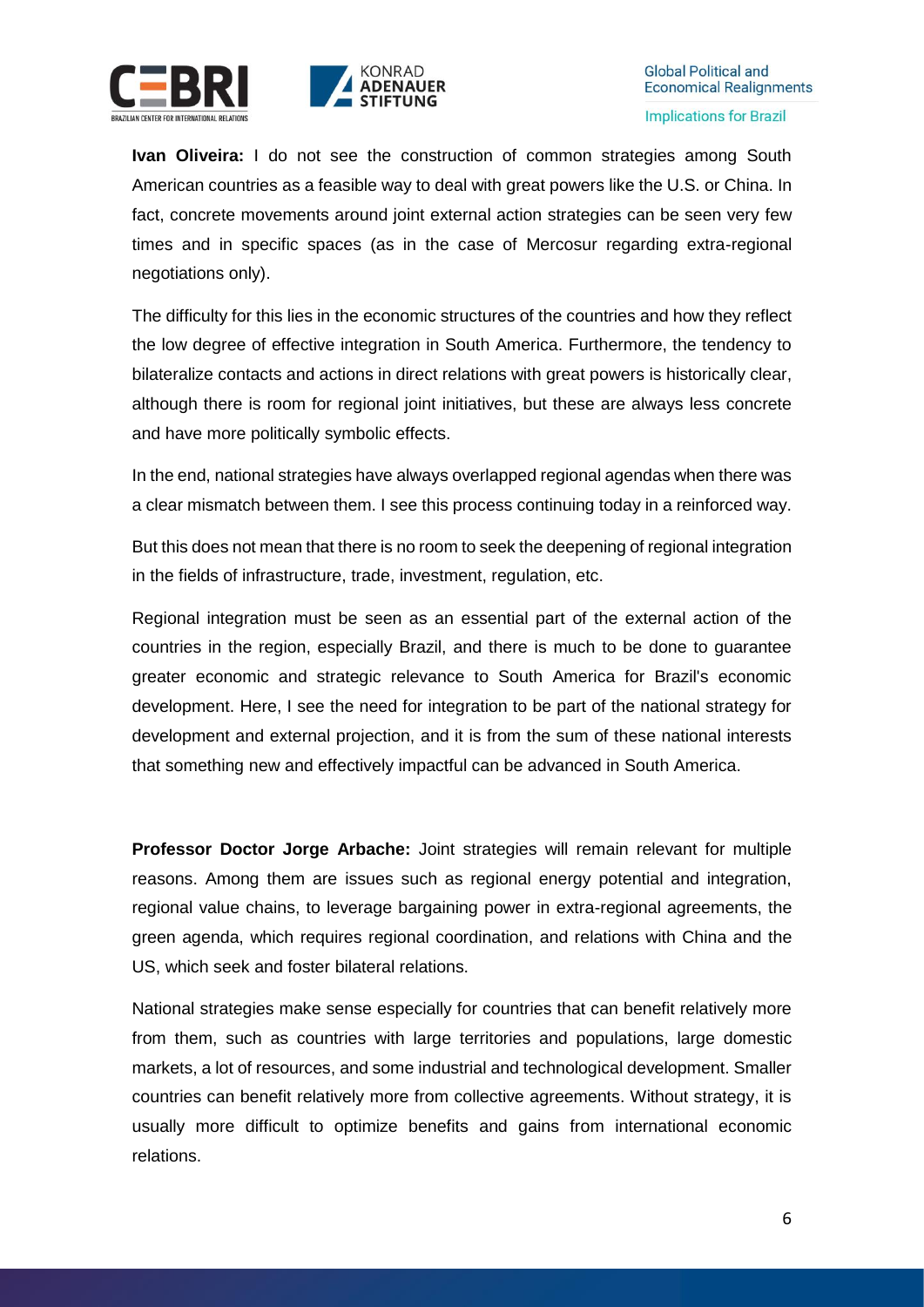



**Professor Doctor Leonardo Paz:** Common strategies, as well as other similar actions, not only make sense but are desirable. The recent trade agreements under negotiation (not only with the EU, but also with South Korea and others) point to the importance of regulatory harmonization or convergence. While it is true that we are witnessing a weakening of integration initiatives, we have already noticed that these initiatives have followed the political cycles in the region. This means that depending on the 2022 elections in Brazil, we may have a new window of opportunity - especially in Mercosur.

I believe that national strategies usually imply higher costs. However, I believe that multilateral initiatives (especially trade initiatives) will have to undergo some transformation. This is not only because of these new regionalization trends (which may possibly be overestimated, given the political events of the last few months), but very much because of the pandemic. In this sense, value chains will probably incorporate more security elements in their calculation (within the logic of national security we may see issues such as health gaining ground).

**Professor Doctor Raphael Padula:** Common strategies have (wrongly) not been implemented in the scope of integration, but they still make sense in initiatives that manage to persist even though they bring together countries of different political orientations and outside a broader framework of integration, as is the case of the Bioceanic Highway Corridor Working Group. On the other hand, common strategies in the scope of global multilateral organizations can be favorable to the resumption of abandoned integration initiatives and institutions, although the most logical and feasible situation is quite the opposite (that regional organizations/forums drive joint articulations and positions).

In an era in which geopolitics or the dispute for global power is accelerated and led by Large (continental) countries, articulation in the scope of integration is fundamental, especially for States with less military, economic and political power. In the economic scope, the fragmentation of production with the so-called global value chains demands an enormous effort in terms of industrial, commercial and technological policies, in order to achieve an upgrade in the countries' position towards activities of higher added value and technological intensity, where a regional market can bring greater benefits and possibilities. In the scope of the negotiation of productive and infrastructure investments,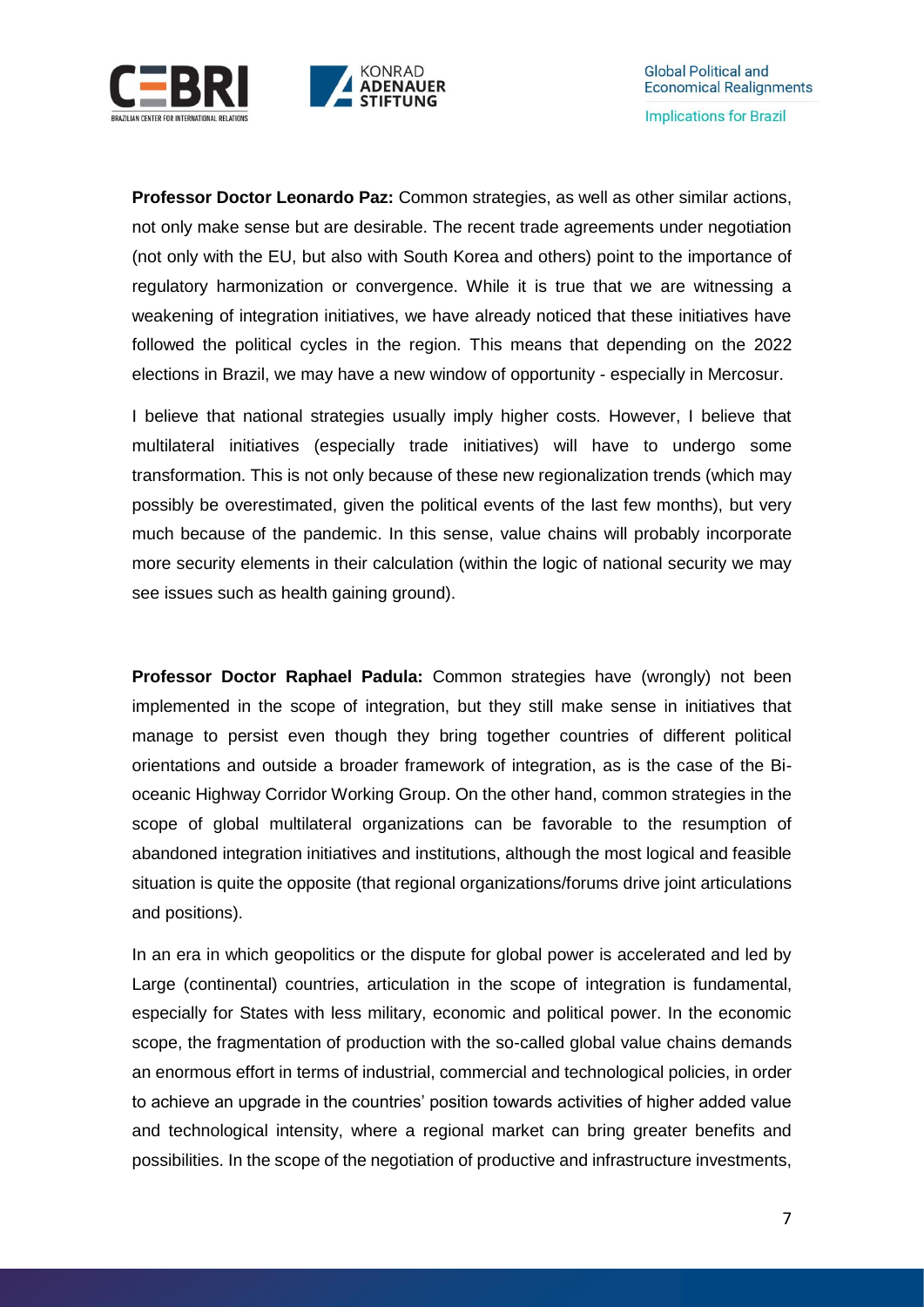



the joint negotiation may bring greater bargaining power to access technologies, the formation of value-added productive chains within the region and infrastructure connecting and improving the productive efficiency within the region. And the technological advance can undoubtedly improve production and autonomy in military goods and strategic goods in general, such as health and energy, and even goods related to environmental responsibility (such as solar panels, for example).

On the other hand, in bilateral negotiations, the Great Powers achieve benefits beyond those negotiated in the WTO, such as access to markets, access to government procurement, extension of intellectual property rights, among others.

**Professor Doctor Renato Baumann:** From the Latin American point of view, the time it took for the United States to react to China's growing presence is striking, whether in terms of its importance as a commercial partner or direct investment flows. One would imagine that the legacy of the Monroe Doctrine would have provoked reactions earlier. But, for several years the official discourse was that "we favor good competition".

After a certain point, it became clear that the Chinese profile in the region could make the White House uncomfortable, and we began to observe pressures in the technological field, in relation to possible contracts with Chinese companies allegedly associated with processes of state espionage, as well as the announcement of a financing initiative for infrastructure projects, which turned out to be, in fact, a non-committal of new resources to face the Belt and Road Initiative.

There is consensus that - from the point of view not only of Latin American countries, but also of all economies - opting to join one side in an eventual conflict between the United Sates and China could be a bad idea. The challenge is to preserve neutrality in this clash of giants.

This brings into consideration the role of Latin America in the current economic/productive scenario.

As has been repeated ad nauseam, our economies participate in the value chains in a less than noble way, basically supplying raw materials, with very few exceptions. This has led us to less relative competitiveness in the industrialized goods markets in recent years.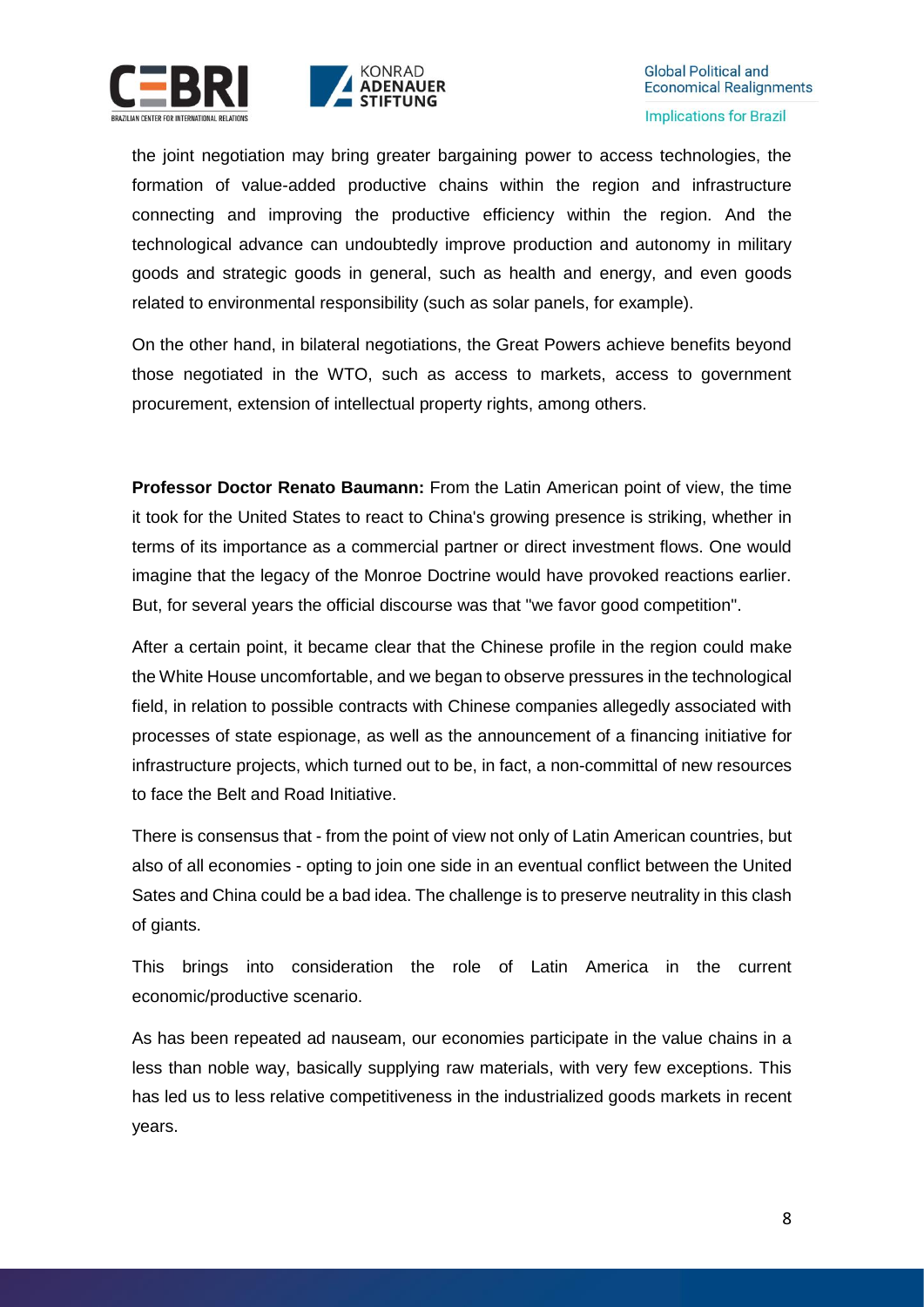



At the same time, however, this same process of production in chains has shown important transformation. Internal pressures in several countries, derived from the perception of loss of job opportunities, have given rise to measures that hinder production on a global scale, and new technologies (such as 3-D printers) have stimulated localized production rather than offshore activities. The difficulties in access to inputs, resulting from the pandemic, contribute to the reconsidering of previous strategies, in which the location of production units was decided only according to relative costs.

The regionalization of some productive processes (reversing the trend to globalize production) poses a challenge and an opportunity to semi-industrialized economies. The challenge is to reduce the opportunities that seem to arise in a globalized environment. The opportunity stems from the fact that the cost differential does not completely disappear from economic decisions. Thus, productive relocation closer to consumer markets may imply new opportunities for countries neighboring large consumer market economies to host production units of items to be sold in those markets, and which were previously located, for example, in Asia.

Exploring such opportunities is a decision to be made by each economy, which should create the necessary conditions to become attractive to new investments.

In this context, what is the point of adopting a regional strategy? The existence of productive complementarity among countries in the region should allow gains in competitiveness to make the economies more active in the international scenario, including in the exploration of new opportunities created by the regionalization of productive processes that were previously globalized. Individual trajectories may imply opportunity costs by not allowing the absorption of the eventual benefits of lower costs associated with complementarity among economies. A statesman's vision is needed to think about international insertion in a more efficient way, overcoming internal feuds.

**Tatiana Prazeres:** Common strategies in South America should make sense. They should not depend on political circumstances or economic cycles of the countries in the region. The reality, however, is different: different governments attach different importance to regional integration. The absence of a shared vision among the main regional actors and consistent over time compromises the existence of effective strategies. In many cases, national strategies, rather than common ones, represent an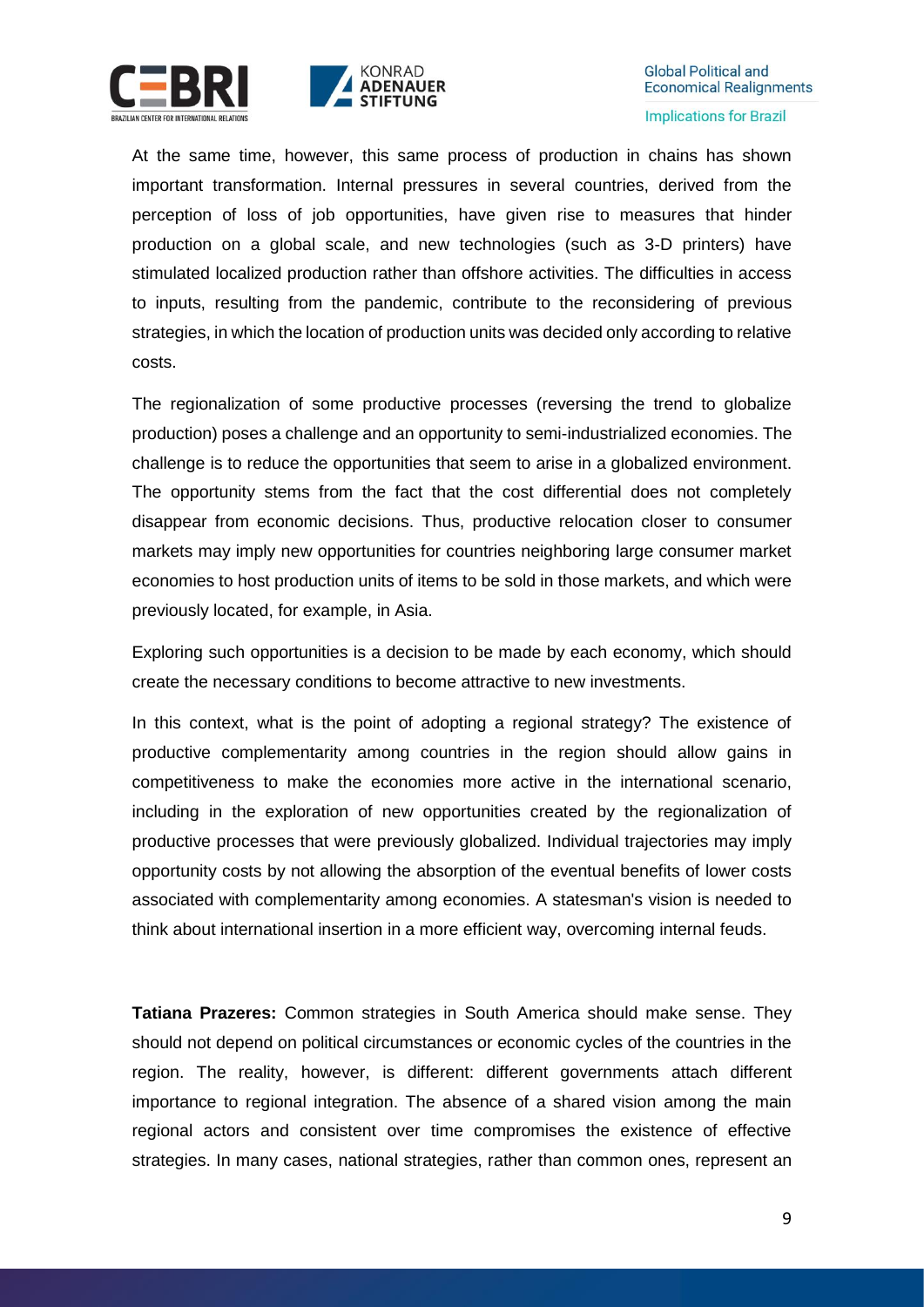



opportunity cost for the region. If they could act in a coordinated manner, South American countries would increase their global influence. They would even be better able to preserve room for maneuver and avoid the pressure to take sides in the tensions between China and the US. Regional integration, in this case, would be especially relevant for the smaller countries of the region, which are more susceptible to pressure from the two great powers.

**Professor Doctor Thauan Santos:** Common strategies within South America make sense precisely because the context of South American integration is no longer present in the foreign policies of the largest countries of the region. And this rapprochement of policies in South American countries is currently inserted in a particular context of economic recovery post COVID-19 pandemic, of debates on new telecommunications technologies, and of less US-China rivalry post-Trump.

Given the belief that regionalization will tend to increase in some regions, disjointed and autonomous national strategies tend to become out of place and, in some cases, isolated. From Brazil's point of view, including due to its regional relevance, a proactive and leading role would be advisable.

Protectionist biases are recurrent in periods of economic crisis or recession. Since South America was affected by the pandemic, it is possible that some countries seek autonomy in the design of their industrial and trade policies, as well as advance in protectionist practices. Despite being able to guarantee a portion of domestic demand and gain international competitiveness (even if artificially, such as through exchange rate devaluation), these are not necessarily positive policies from the point of view of international insertion.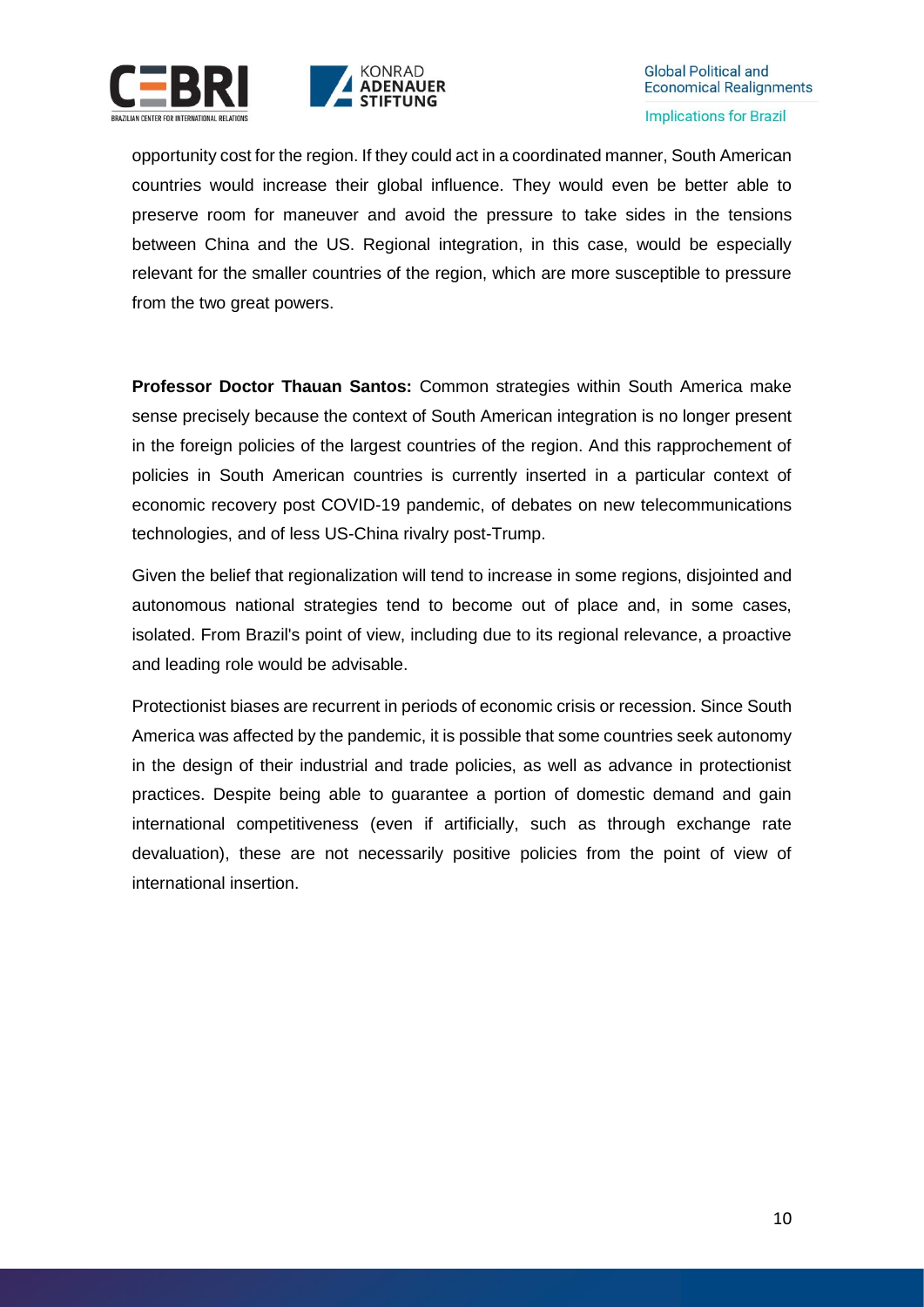

*Question 2. Several WTO negotiations on issues such as e-commerce, investment*  facilitation, and others, are being conducted plurilaterally, where the application of the *most favored nation clause is not required. Moreover, in the debate about the future of the WTO there is a proposal to build the negotiations on the basis of "like-minded groups" (countries with similar interests and ways of thinking). Will the defense of South American interests become more difficult with this new negotiation architecture? In which issues would Latin and/or South American countries be "like minded groups" to formulate common proposals?*

**Fabrizio Panzini:** It may weaken, but it may be the only way forward. In other words, it may be a false dichotomy. If we want to advance in promising and significant issues in international trade that affect us positively, an unlocking of the WTO as a body that can really gain steam, it makes sense that some negotiations such as e-commerce, investment facilitation, and services facilitation be plurilateral. In recent years, we have seen a distancing of two or three major players in the WTO that, due to their power of veto and their tactical interests, end up preventing the process from moving forward. So, in this case, plurilateral agreements can work well in some cases.

On other market access issues, I agree with the other part of the question. I believe that market access issues like services, agriculture, and industrial and agricultural subsidies in general need to be tied together and involve all members. So in these cases, it seems to me that a multilateral agreement is the only way to favor the South American countries. For example, the issue of tariff peaks in agriculture will not have a significant opening of the countries if there is not a counterpart, a bargaining and market access insertion in industry and services. This is the great margin that we have, in the case of Brazil and other Latin American countries: it is our market for industrial goods and services that interests those countries that have more tariff peaks and subsidies in agriculture. These issues of agriculture, market access for goods and services can only be solved multilaterally, in my opinion. Other issues such as industrial and agricultural subsidies that are of interest to our region are also only solved multilaterally and should be solved in the WTO.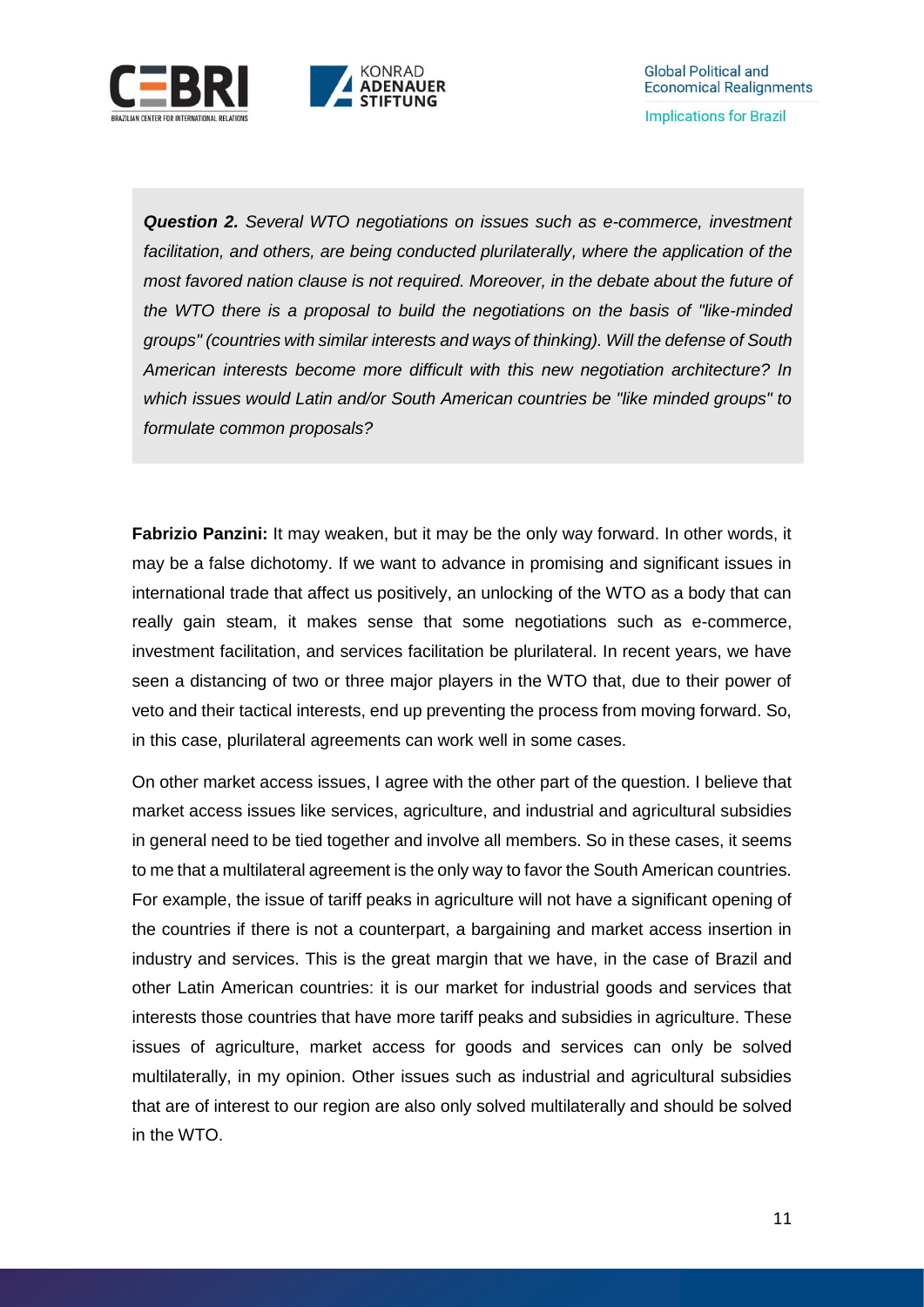



We must keep in mind that the region is very complex. For Brazil and Argentina, the issue of agricultural subsidies may be of great interest, for others, it may be the agricultural tariff issue. For Mexico, for example, who does not have a competitive agriculture, the interest is different. Central America and the Caribbean have many interests in the services area. So, when we talk about Latin American integration on these issues in the WTO, they, many times, do not coincide, because of the different realities in the region. Maybe some like-minded countries like Brazil, Argentina, Colombia and Peru, who have an interest in the tariff and agricultural subsidies issue, could start as a South American group pushing on this front. Maybe it would be better than looking for something more continental and very ambitious, because in practice it is very difficult to reach a consensus due to the different realities. However, there is undoubtedly some room for a more joint work between these countries mentioned in the WTO, because they have similar interests. When looking outside of South America, I am not so sure about what consensus is possible. Therefore, in order to advance the agenda, and not only have strength in theory, but articulation in practice, the best would be to have consensus among some of the members and make these issues move forward.

In short, there doesn't need to be just one strategy. Plurilateral agreements will be important to advance the agenda of the organization, to make it a relevant organization for international trade. However, some issues that have important historical liabilities agriculture, subsidies, industrial goods and services - need to be negotiated at the multilateral level. In other words, it is as if our strategy could be combined: Plurilateral for some regulatory issues and multilateral for what concerns market access and subsidies. Clearly, the environment is a little unfavorable for this discussion. But if through plurilateral agreements the WTO starts to deliver more and demonstrate its relevance, other issues will tend to resurface on the agenda.

**Ivan Oliveira:** Probably, yes. A plurilateral agenda of WTO negotiations is likely to make it difficult for South American countries to have joint actions and aligned strategies within them.

The economic discrepancies observed in the region, added to the format of these negotiations, should often not involve most countries in the region at the center of the negotiations.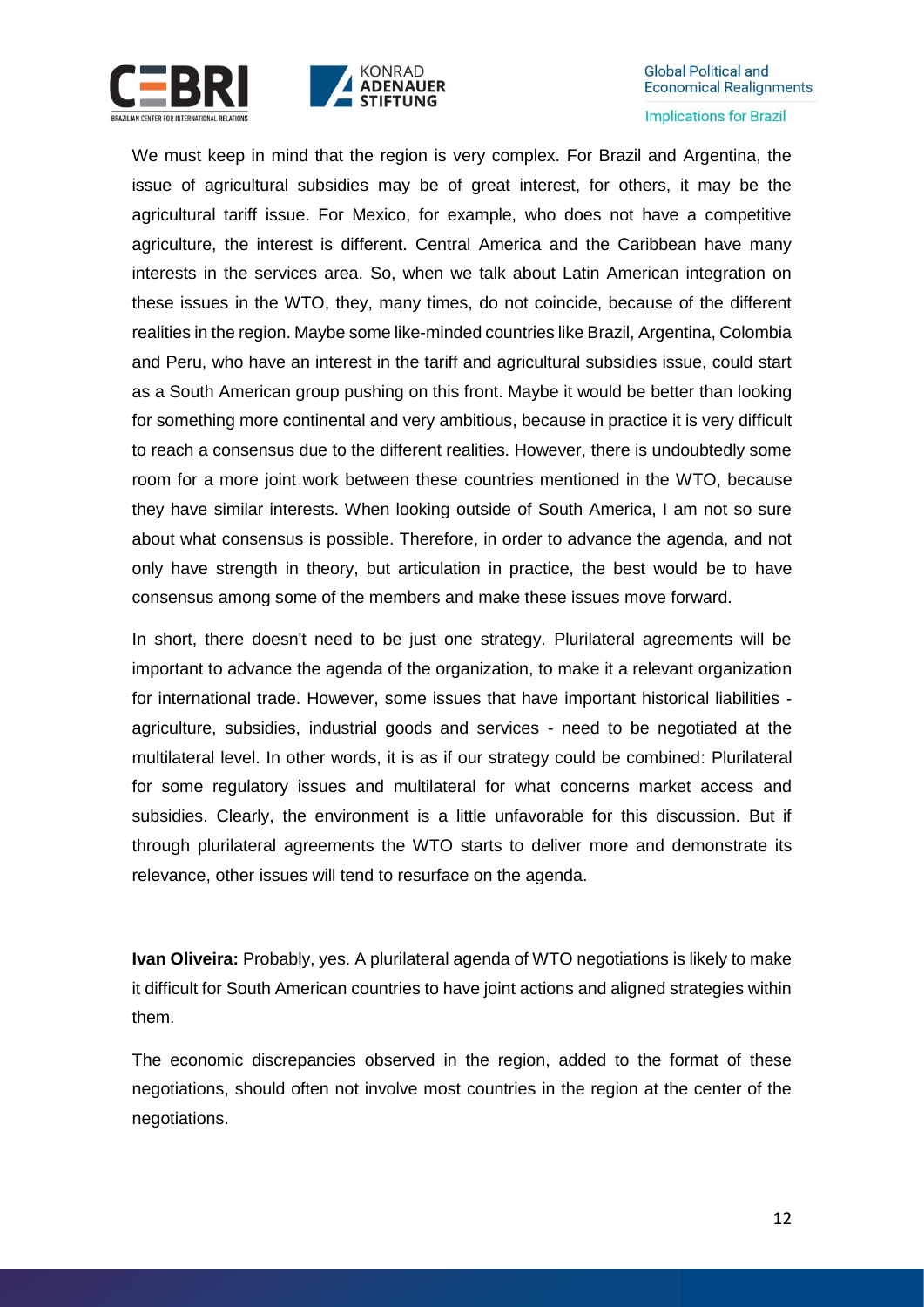



In specific sectors/sub-sectors that are eventually subject to plurilateral negotiations, especially some agricultural and/or mineral sectors, one could see some joint regional movement of strategic positioning that would be substantive in the negotiation process. Except in these cases, a joint regional agenda would probably be even more difficult in the context that is now posed for the future of trade governance via the WTO.

**Professor Doctor Jorge Arbache:** Critical issues for the region to break out of the middle-income trap necessarily go through the above agenda - intellectual property, services, digital economy, among others, and probably increasingly the green agenda. So the challenges are large and growing and require many multilateral negotiations where the countries of the region can have some influence.

Negotiations via plurilateral agendas in many occasions can be seen as a way or a strategy to impose the status quo, notably when it comes to countries with high critical mass and participation in GDP and global trade.

**Professor Doctor Leonardo Paz:** It seems to me that Brazil and Mercosur, in general, have had difficulties with negotiations that were not comprehensive in the framework of the WTO. There was an option for multilateral agreements. For many, this strategy proved to be a mistake, which is demonstrated by Mercosur's difficulty in expanding its network of trade agreements. The point I am raising here is that I am not clear that Brazil and the Mercosul countries have changed their minds. In fact, at least in Brazil, since the PT government, it is not clear what the government thinks about the issue, and I am not sure whether a new PT government in 2023 would change its position. There seems to be a lack of consensus in the political elite on the matter.

That said, more flexible arrangements seem desirable to me. I believe that some arrangements can start small and, as they gain more supporters, they can take shape and lead to broader agreements at the multilateral level. Thus, I think it is important to be part of these arrangements in their early stages, and, if in coordination with regional partners, it is even better, as they gain more strength to influence the results.

**Professor Doctor Raphael Padula:** In international multilateral negotiations, both global and intra-regional, South American countries demand differentiated treatments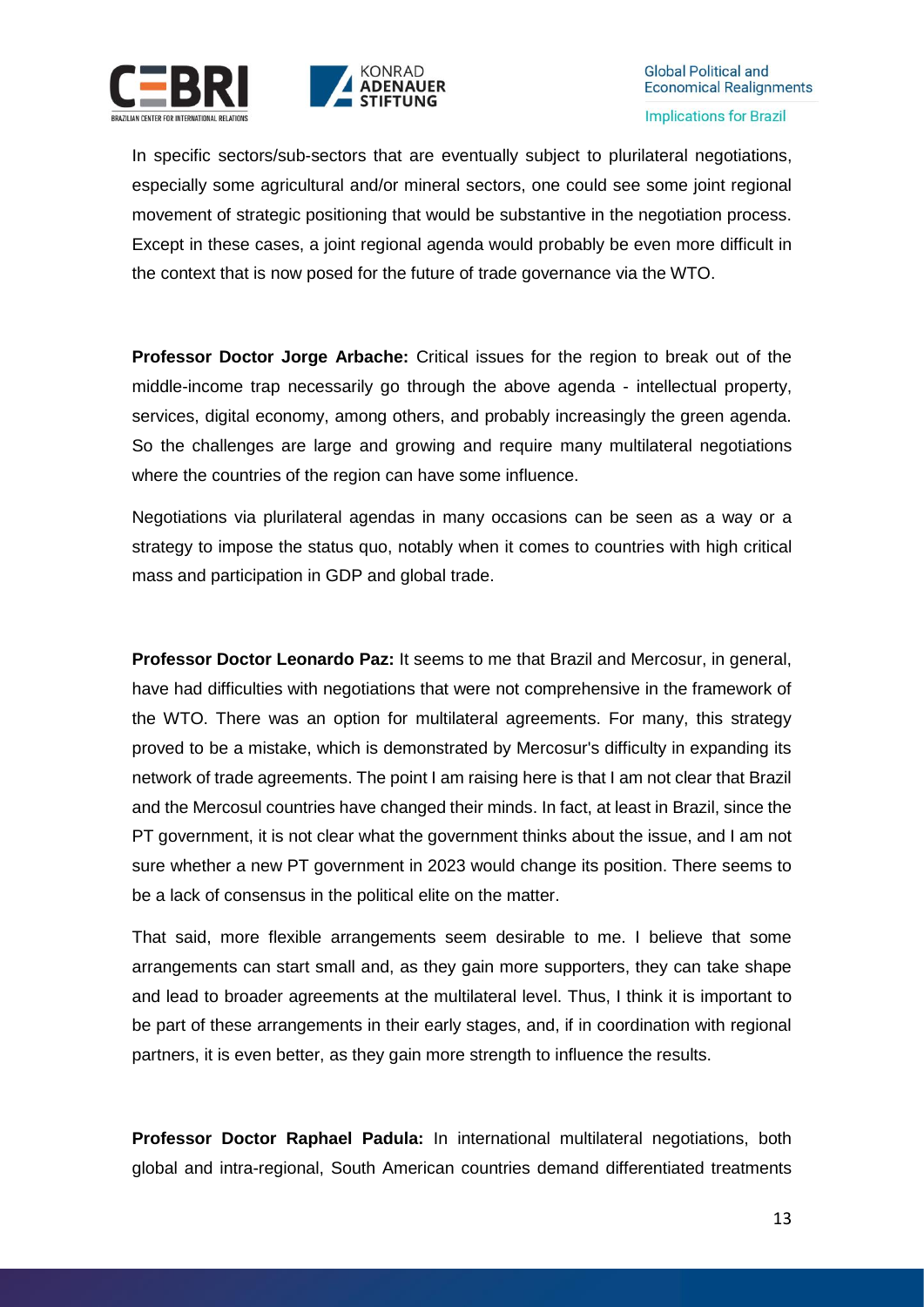



and flexibility, taking into account their particularities, in terms of degrees of economic development in different sectors, as well as the social characteristics of certain sectors (such as their importance for the generation of employment and family income, even in rural areas). The possibility of South American countries behaving as a group of common interest in WTO negotiations depends on a common integration project, led by a country such as Brazil (of greater political and economic weight) or group of countries, in which countries pragmatically identify the possibility of common gains in terms of security, wealth, and welfare (solving security and socioeconomic problems). In the absence of regional organizations that make it possible to negotiate and channel common interests, combined with the ever present difference in political orientations of governments and the absence of state policies, South American countries can hardly behave or identify as countries with common interests, and tend to become counterweights in the disputes between Great Powers.

**Professor Doctor Renato Baumann:** A first observation is that in plurilateral agreements the most-favored-nation clause does not apply in relation to other countries. But it is a basic condition among the participants in each agreement. This makes those who do not participate in a specific agreement more 'vulnerable' to the effects of the conditions negotiated between the signatories.

Regardless of what will formally occur within the WTO, the existence of agreements comprising a significant number of countries, with major economies in the international arena, such as the RCEP and the CPTPP, are already a cause of concern for nonparticipants, due to the effects they may have on trade and investment flows.

Once the alternative of decisions among economies with identifiable converging interests for each topic is internalized in the WTO, this implies - almost by definition - a turn of several degrees in the logic behind the creation and functioning of GATT/WTO. Instead of seeking to define and apply universal disciplines, because of the costs of the decisionmaking process, ad hoc decision-making processes would be adopted, and it is not clear to what extent these decisions would be applicable to the other members of the organization or why they should adopt them.

Take the debate over agricultural subsidies, for example. Who would be the 'like minded' countries? The main competitors in the international market, or the smaller countries, for whom agricultural production is a fundamental activity for the generation of wealth?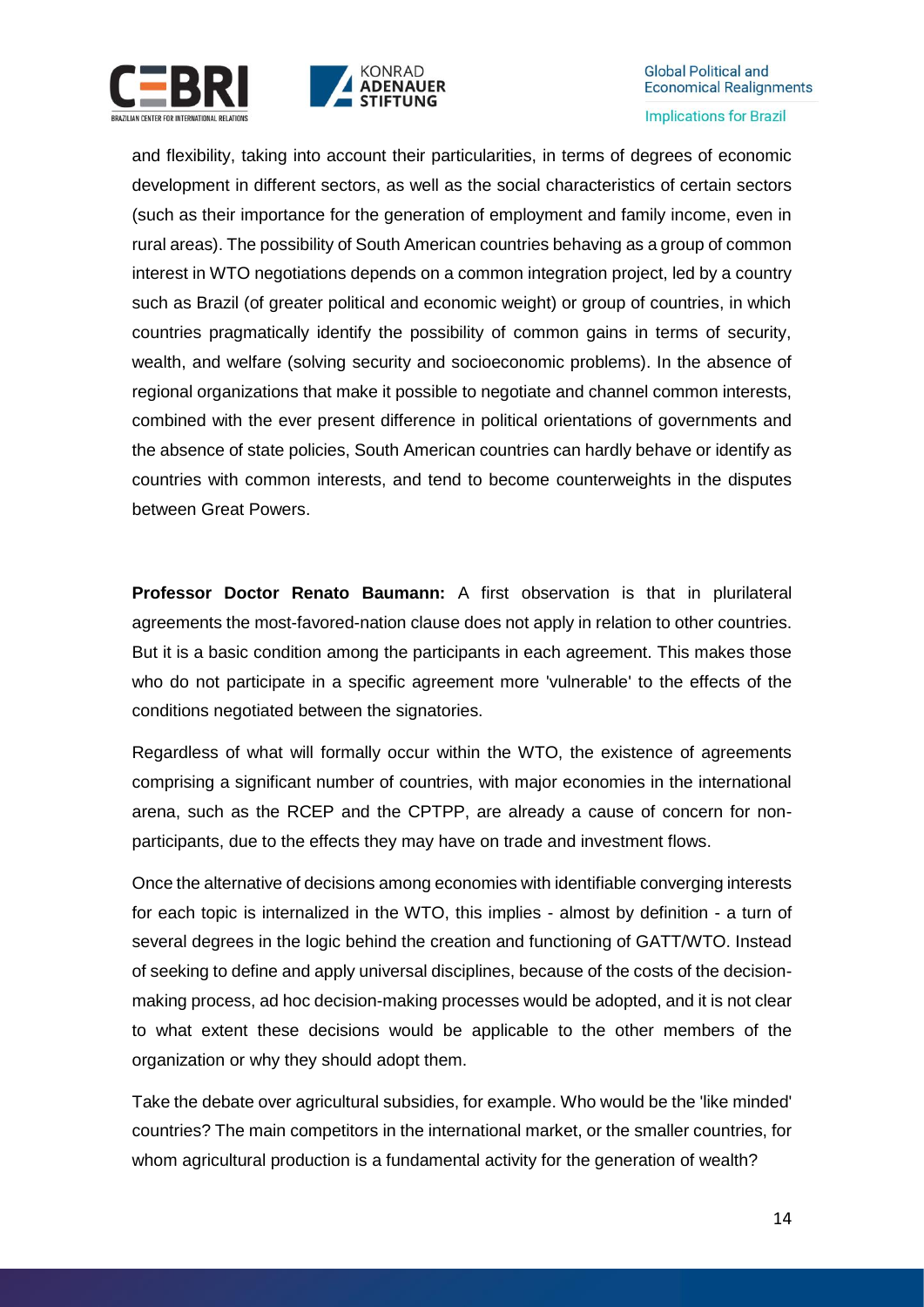



For a large part of the aggregated issues, the industrialized countries already have a forum where, if measures are not imposed, at least the recommended policies already reflect to a large extent the positions of like minded countries, such is the OECD.

From the perspective of Latin American economies, this scenario, if materialized, seems to be challenging. As the Mercosur experience well illustrates, managing to identify common objectives and interests to negotiate with third parties has proven to be one of the costs for the deepening of the integration process and for the negotiation of external agreements.

Broadening this scope to include countries in the three Americas and achieving the construction of 'Latin American' positions seems too ambitious a goal. The very idea of Latin America fails to make explicit the differences, which are notable in some cases, just as there is diversity of purpose with respect to the formats of international insertion, often leading to unhealthy competition among the countries of the region and little effort in promoting ways to jointly explore opportunities in the international arena.

Thus, there don't seem to be many issues in which the countries of the region would consider themselves 'like minded' to formulate common proposals. Which is not to say that such issues do not exist. Differential treatment for developing economies, tariff escalation, adoption of some non-tariff barriers disguised as environmental or labor policies, and others are items in which there would probably be general interest. In general, however, it seems predictable to assume that - in view of recent experience for issues related to disciplines in the provision of subsidies, new technology determinants, environmental issues, and others the likelihood of achieving common positions at the regional level is lower.

**Tatiana Prazeres:** At this point, WTO members participating in plurilateral initiatives advocate that if negotiations result in new agreements, they would be implemented in a non-discriminatory manner (open plurilateral agreements). This is how, for example, the 2015 Expansion of the Information Technology Agreement was negotiated, in which WTO members that are not part of the agreement benefit from the trade liberalization undertaken by those that chose to participate. It cannot be ruled out, however, that WTO members will seek new ways, under the Organization's umbrella, to adopt plurilateral agreements in which the benefits apply exclusively to participants (closed plurilateral).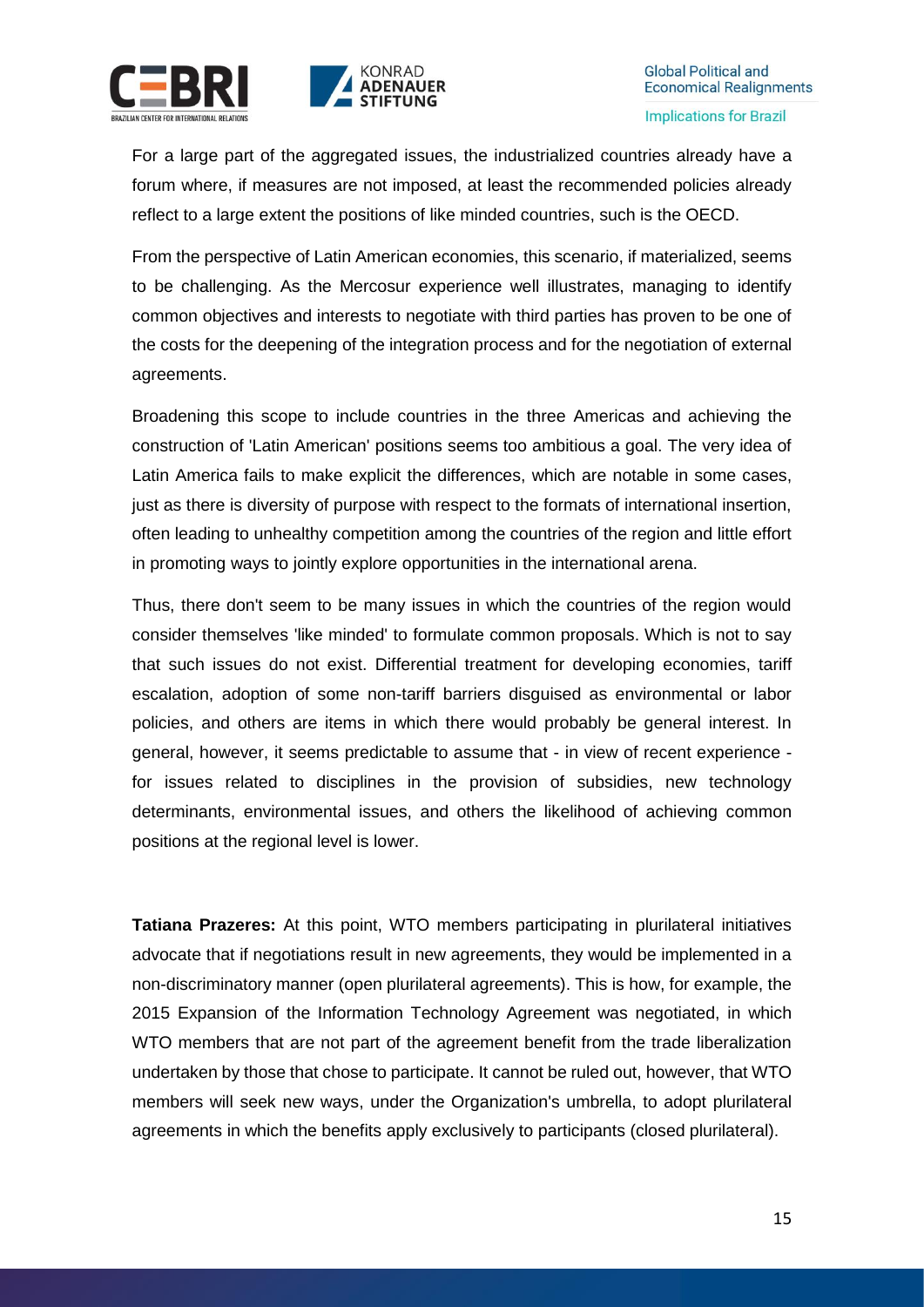



Trade agreements with a more flexible architecture - especially if nondiscriminatory benefit the WTO, help make the Organization more dynamic, and help revitalize its negotiating function. Hence, arrangements of this kind favor all those who advocate for a more relevant WTO. Nevertheless, there is no consensus in the region on such agreements. Some see plurilateral agreements as something to be avoided. Of course, in the ideal scenario, WTO agreements would always involve all members. In this sense, plurilateral is a plan B.

The point is that the real alternative to plurilateral agreements is not multilateral agreements - but paralysis. It is necessary to recognize that WTO members today have very different views on international trade. There is no shared vision capable of mobilizing members in a single direction. In light of this, plurilaterals seem to be a realistic, pragmatic way forward, allowing those who wish to move forward to do so - but without imposing obligations on those who prefer to stay out. At the same time, those who do not wish to participate in a given negotiation cannot prevent those who wish to proceed from moving forward - and this is a key aspect of revitalizing the WTO's negotiating function.

Historically in the WTO, coalitions are formed around specific issues. There are no predefined arrangements, no groups of countries that always act together on every issue (the exception, of course, are the members of the European Union).

It is against this background that South American countries operate in the WTO. They hold consultations, exchange information, and seek to coordinate positions when the issue at hand favors rapprochement. For example, several countries in the region are members of the G20, which is active in agricultural negotiations, because there are converging interests there. But these same countries may have different positions on, for example, tariffs on industrial goods or investment facilitation. It is important to point out that this so-called variable geometry is not exclusive to South America.

Still, there is the GRULAC - the group of Latin American and Caribbean countries - which represents an opportunity for dialogue and consultation among the countries of the region regarding the WTO discussions. Within the GRULAC, there could be more room for coordination of positions, recognizing, of course, the limits imposed by different interests in the various topics discussed in the Organization.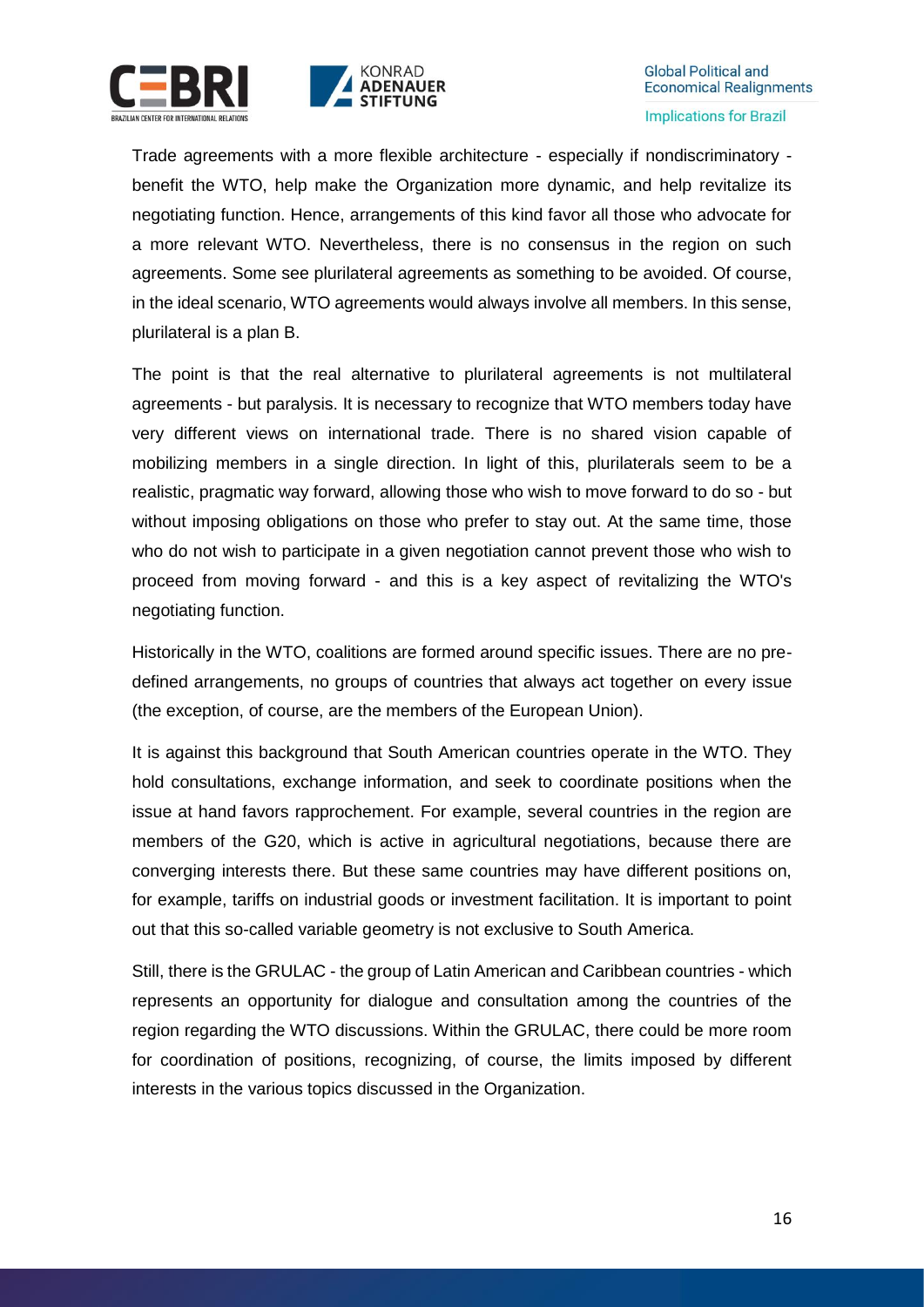



**Professor Doctor Thauan Santos:** The MFNC is aligned with the principle of nondiscrimination and is therefore closely related to the very creation of the WTO. The fact that several ongoing negotiations in the organization do not require compliance with this clause, per se, is already a big deal. Considering this movement in the regional context, the defense of South American interests may be more complex to accomplish, given that more developed countries will tend to act as like-minded groups defending their own interests.

Therefore, it is convenient that the countries of the region also act as such. Although they share a similar history and have a productive base typical of developing countries, the lack of coordination of regional policies and efforts would make it difficult to negotiate with other international actors - especially if these, in turn, act as like-minded groups. Although South/Latin American countries do not act like this, they can (and should) be understood as such.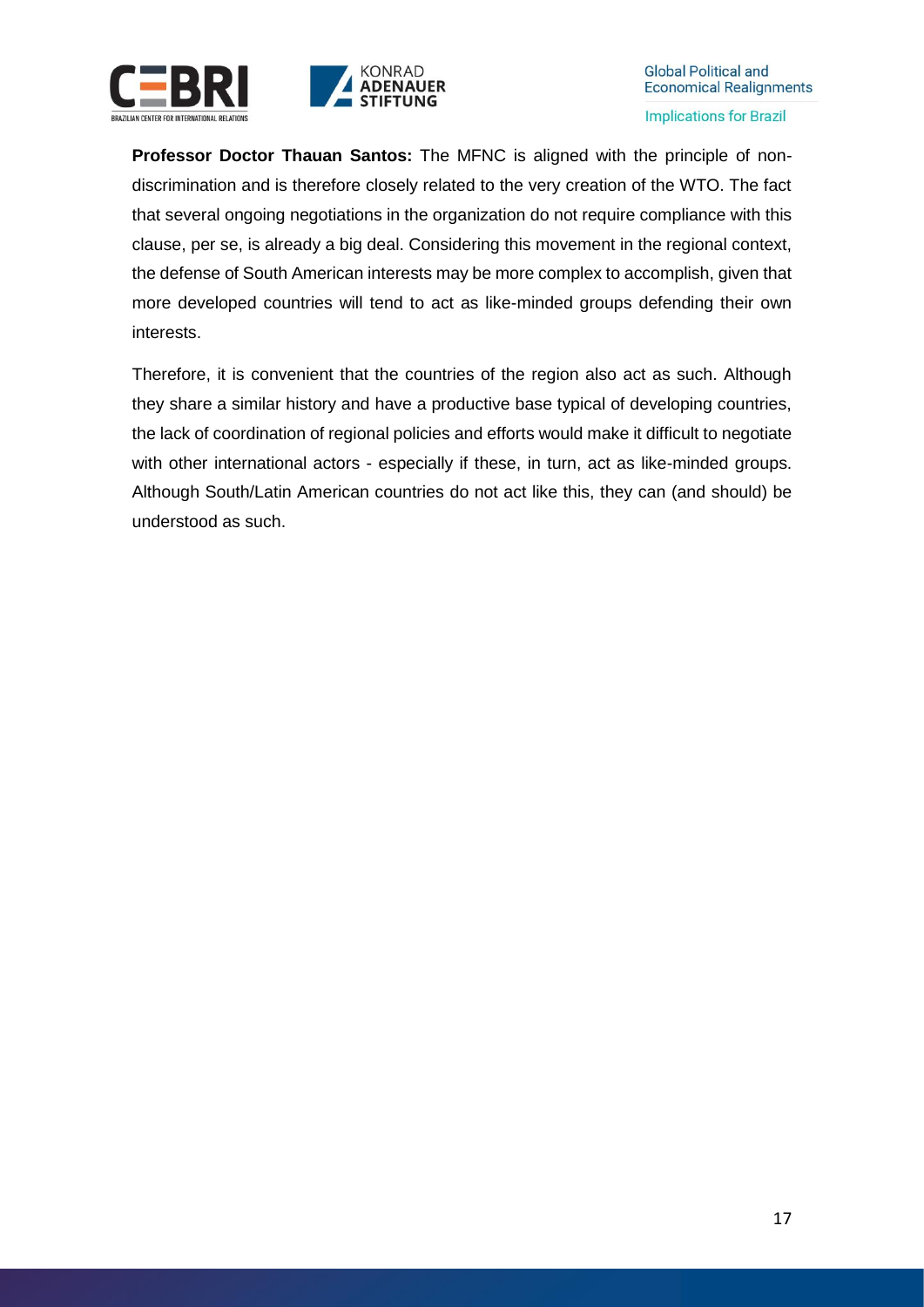

*Question 3. From the point of view of the South American region and/or your country, what are the main issues for the reform of the multilateral trading system?*

**Fabrizio Panzini:** The first issue is the return of the WTO dispute settlement system's appellate body, because it is the legal aspect of the organization. It is structural and was damaged by the actions of the U.S. in recent years, which was critical of the system, but ended up jeopardizing everything by not appointing arbitrators. That is where we managed to democratize things a little more, leaving political power aside and enabling more egalitarian trade disputes between developing and developed countries. Brazil, for example, has won several of the WTO disputes with developed countries in areas such as: cotton, sugar, chicken, aircraft, steel, among others.

I would say that the second issue is the aforementioned pillar of market access, which refers mainly to the issue of tariff peaks in agriculture, and an opening in industry, done in a joint manner and negotiated with everyone.

The third issue is subsidies, firstly agricultural, applied by large economies (not only developed, but also some developing ones, such as China, India and Indonesia), which end up distorting the international market, harming South American and African producers, in some cases. Secondly, industrial subsidies. Nowadays we have many subsidy practices that the WTO rules are not able to catch, for example, on the subject of state-owned companies, and many times it is the much more harmful industrial subsidies that end up causing stagnation in the industrial activity of the South American region. This is true for the practices of many Asian countries that have industrial subsidies inconsistent with the WTO rules. In this case, the WTO needs to respond and update its rules.

To resume, the pillars would be: [1] appellate body; [2] market access and agricultural goods; [3] agricultural and industrial subsidies and finally; [4] new rules at the WTO that can be negotiated plurilaterally (e.g. e-commerce, services, fisheries subsidies, small and medium-sized enterprises, and others) and that help update the rules of the organization. It is in these four pillars that I see a common interest among these members.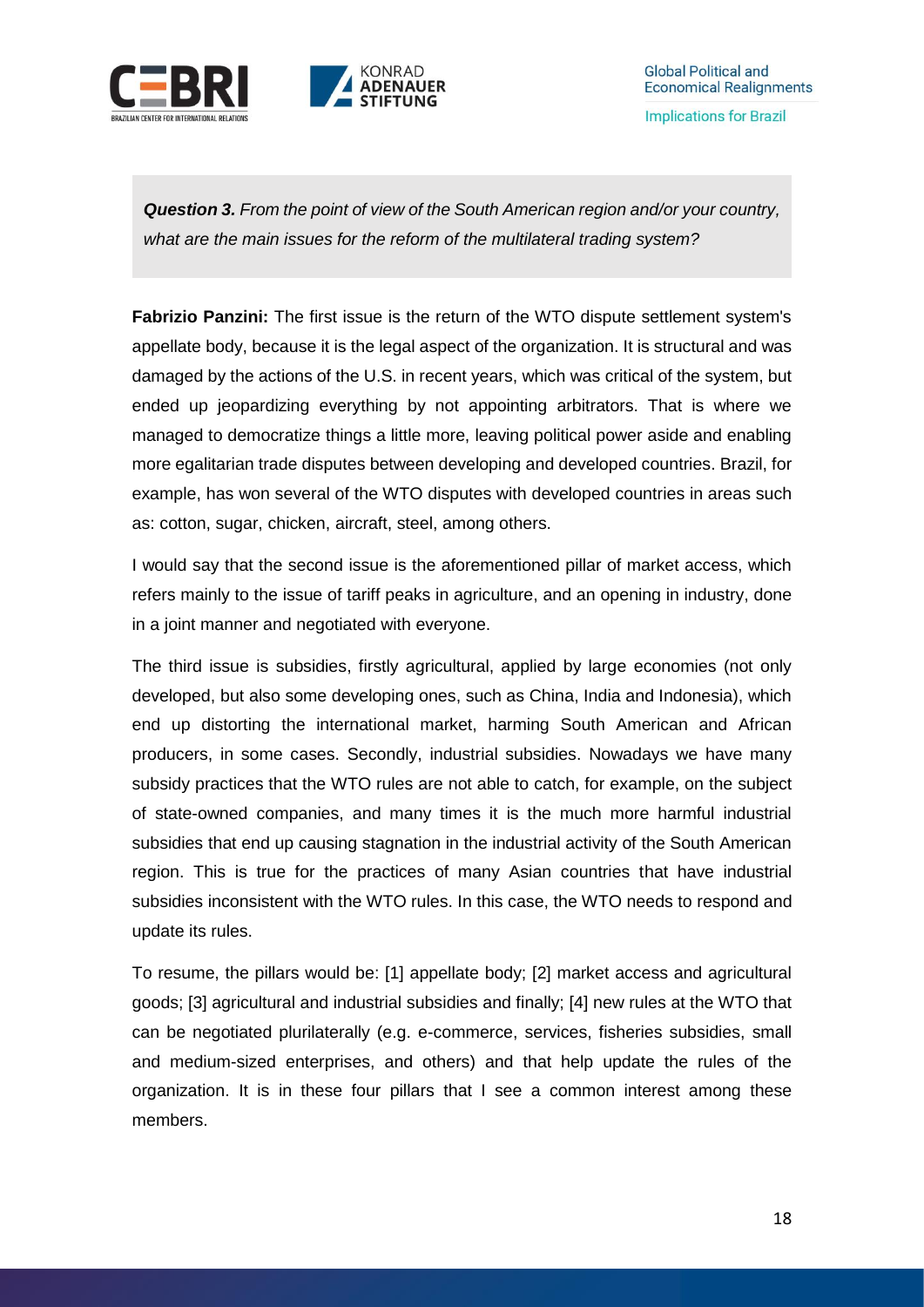



**Ivan Oliveira:** I believe that a change in governance of the WTO is essential to trying to get back to having multilateral rules guiding the ordering of global trade. However, it is not clear to me how the plurilateral negotiations agenda will effectively drive this multilateralization. One can go back to a historical model of making a few agreements and multilateralizing them. But you can also create space for integration with new rules that effectively apply to the signatories.

In addition, the capacity to effectively review the WTO Appellate Body, an essential pillar of the regime, will be critical for the future of trade multilateralism in the world. For countries like Brazil, issues involving agricultural trade are crucial (domestic agricultural subsidies, harmonization and openness in specific sectors, etc.) but also financial services, and government procurement (already moving towards joining) are other examples.

**Professor Doctor Jorge Arbache:** The main themes are procedural and aimed at safeguarding space for the development agenda, which recognizes the topic of development in many of the critical agendas and the inherent differences between countries facing the challenges of poverty, growth, climate change, human capital, trade and investment. The green agenda is an important economic opportunity for developing countries and must be preserved to allow everyone to benefit and not be used to favor the business of only a few countries.

**Professor Doctor Leonardo Paz:** Well, today the fundamental question, and which is in everyone's interest, is to review the WTO, not necessarily in terms of a revolution in its operation, but at least in a way that makes it difficult to return to the situation of paralysis that it is in now - especially in its Dispute Settlement Body. In this sense, the proposal that Brazil sent in 2019 to the General Council seems adequate to me.

**Professor Doctor Raphael Padula:** Dispute Settlement Mechanism (Body), safeguards for developing countries, agricultural subsidies and protection for family farming, technical standardization, intellectual property rights (flexibility and access to technologies, especially in goods involving humanitarian and socio-economic issues), non-tariff barriers, market access and investment regulation, and issues involving environmental and labor regulations.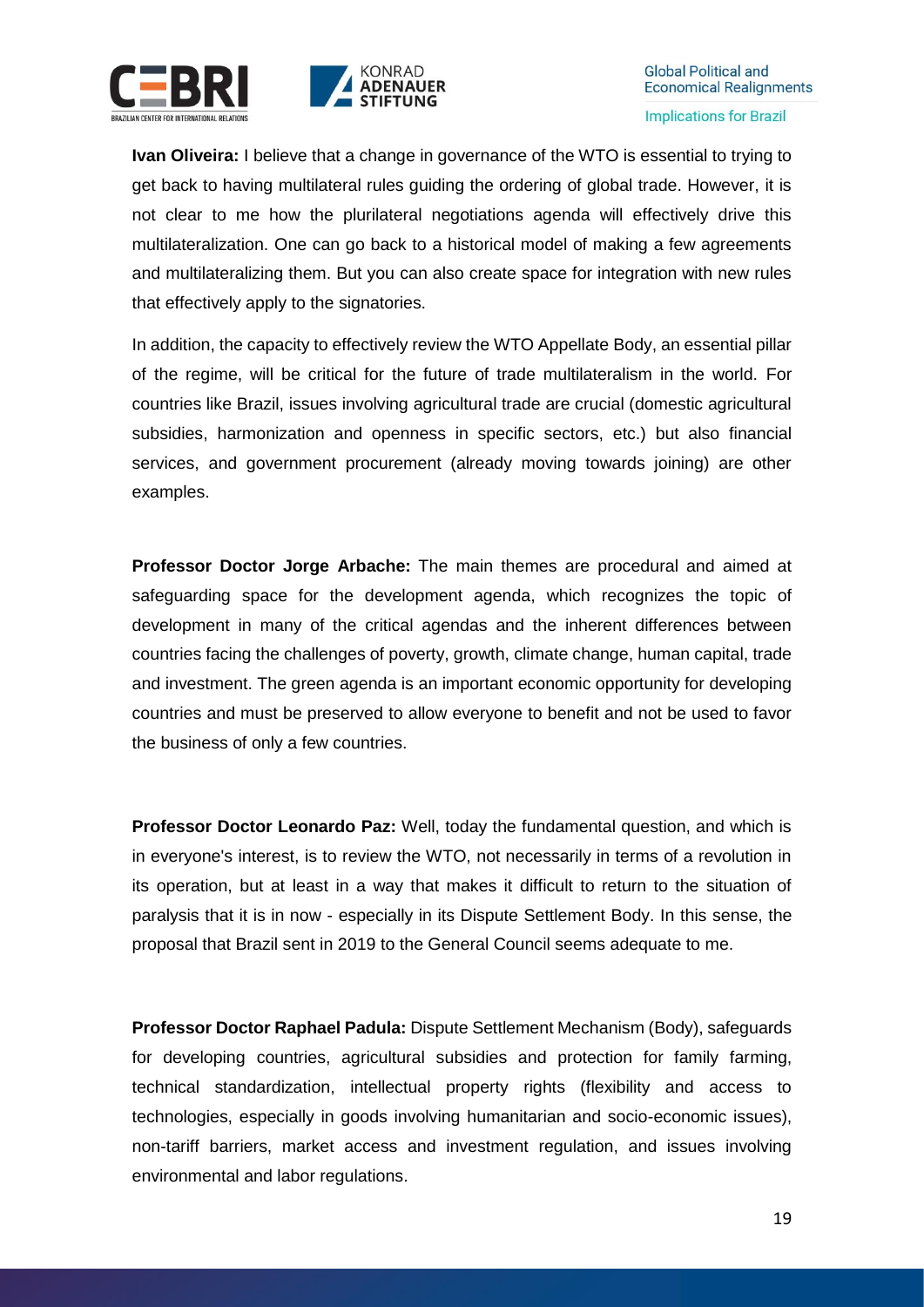



**Professor Doctor Renato Baumann:** The multilateral trade system is understood as the set of rules that regulate transactions and that transcend the scope of specific institutions. It is, therefore, a broader debate than just considering the recent limitations of the World Trade Organization.

The reform agenda comprises, therefore, issues that transcend the scope negotiated in the multilateral rounds so far, and includes issues as varied as the basic model for investment agreements, ways of dealing with climate change in a universal manner, rules for the discipline of digital platforms, combating corruption and terrorism, forms of state participation in stimulating production and trade, the taxation of transnational corporations, the trade impacts of exchange rate policies and the adoption of technical standards, the issues considered in major plurilateral agreements and their effects on global trade flows, the adaptations of trade disciplines to new technologies, and a series of other dimensions that transcend the scope of the forum that currently exists to deal with trade issues.

In this context of multiple new determinants with great potential to affect commercial transactions and investment flows, what the smaller economies can and should do in order to avoid being victims of practices over which they have no control, is to strive to preserve the existence of global instances where unfair practices can be judged, such as the WTO's appellate body (or some substitute), and an acceptable minimum of criteria that avoid the provision of subsidies and the use of technical standards as disguised protectionism.

Once these recourse instances are assured, these economies should prepare themselves to deal efficiently with the new determinants of international trade conditions, seeking to participate actively and constructively in the debates on the regulation of the ways of dealing with the elements that make up the new multilateral trading system, as listed above.

**Tatiana Prazeres:** Brazil and the region would gain from a stronger WTO, capable of disciplining international trade more effectively and making trade more predictable. Brazil and the region would gain with the reestablishment of the WTO Appellate Body; with more transparency about the trade practices and policies of WTO members; and with negotiations that result in rules that are in line with today's world. New ways of doing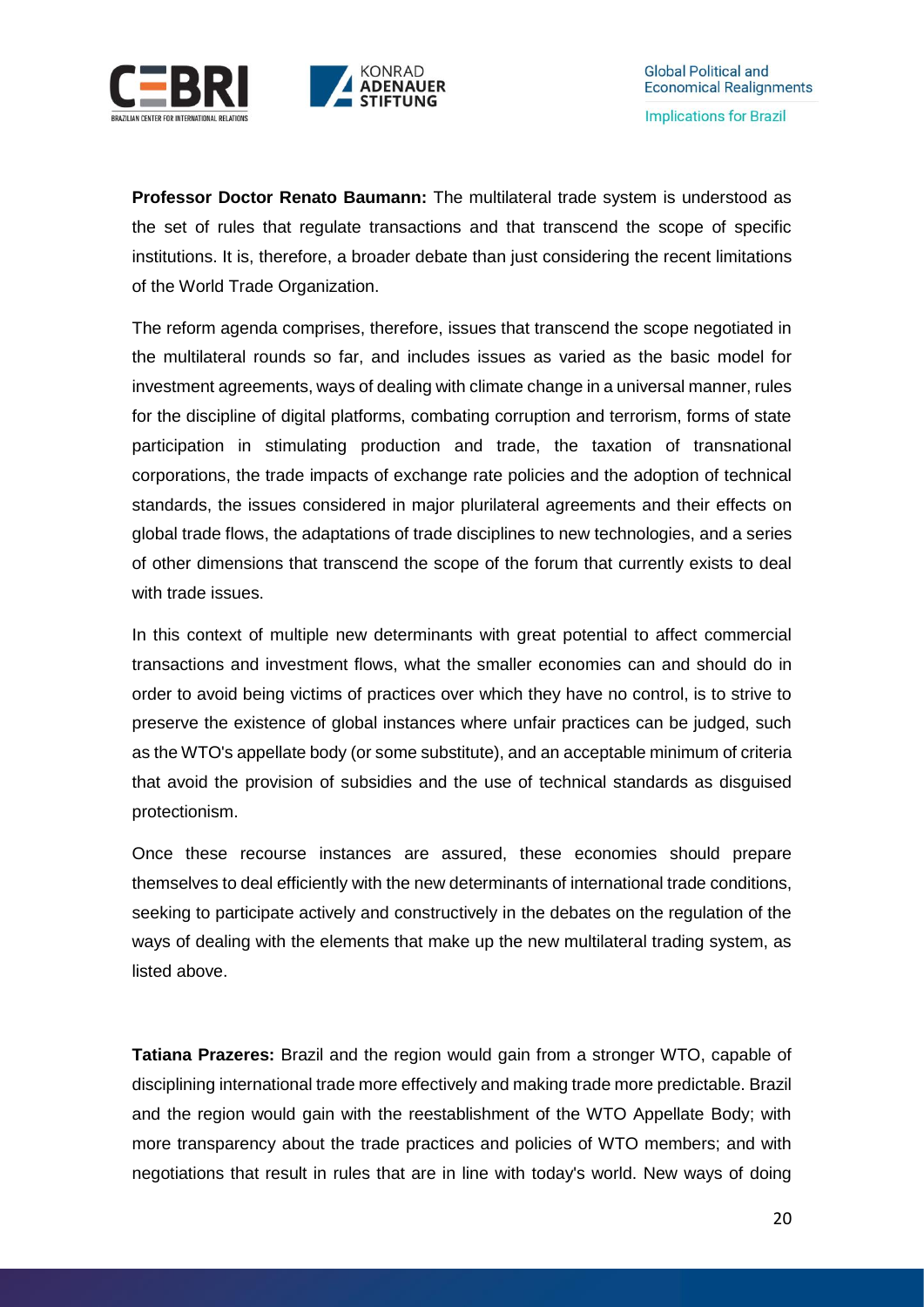



business in the WTO and new types of agreements, including plurilateral and soft-law understandings, would also benefit WTO members who truly want to revitalize the Organization.

Since Brazil has no trade agreements in place with its major trading partners - China, the European Union and the U.S. - it is the WTO rules that ultimately regulate the country's foreign trade. In a scenario in which the WTO becomes irrelevant, unable to influence the behavior of Brazil's partners, the country is especially subject to practices and policies detrimental to its trade interests.

From Brazil's point of view, issues of historical relevance, such as agricultural subsidies, must be on the table. There are also issues that are growing in importance, such as ecommerce, investment facilitation, and industrial subsidies. However, beyond the interests in specific issues, Brazil, with great experience and credibility in the WTO, would benefit from a stronger Organization, capable of containing protectionism, discrimination, and unpredictability in trade. For this, the three pillars of the WTO negotiation, dispute settlement and monitoring - would need to be strengthened in a reform of the Organization.

**Professor Doctor Thauan Santos:** Environmental/climate issues; subsidies and state participation; negotiating new agreements; e-commerce and the digital revolution; unlocking dispute settlement.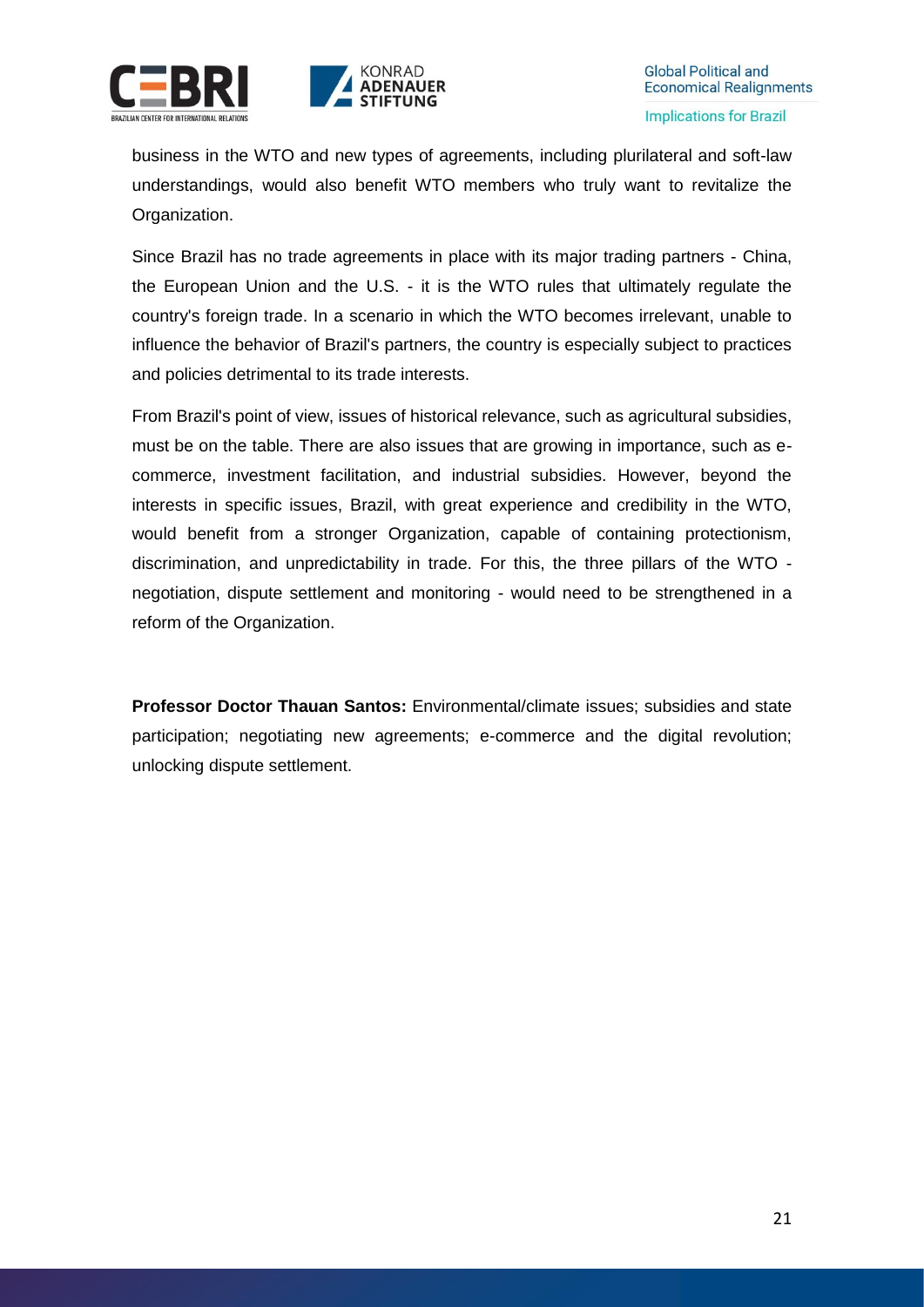

<span id="page-21-0"></span>**Answer in text format – Anabel González**

During the past 70 years, global trade has been governed by a set of rules centered on non-discrimination, transparency, and binding and enforceable commitments on tariffs and other policy instruments, which have brought greater certainty and increased market openness.

Throughout this period, an increasingly global framework of trade rules has helped create an unprecedented extent of global prosperity, helping to raise living standards around the world. Many countries have shared into this prosperity, as have many people. While the job is clearly not yet finished, the number of extreme poor in the world today is three times lower than it was in 1970.

The peak of global governance was reached in the mid-1990s with the creation of the World Trade Organization (WTO), where countries committed not just to an expanded and improved GATT but, actually to a new era of global economic cooperation.

From thereon, the WTO expanded in numbers to become a quasi-universal organization, but also in quantitative terms, with the accession of China, Russia and Vietnam. Today, it covers 98 percent of trade and it has enhanced the rule of law in trade relations with over 500 cases brought to the dispute settlement mechanism and the prevention of countless additional conflicts.

Since its inception, the WTO has faced conflicts on its decision-making and negotiating processes, the scope of its mandate and its dispute settlement process. In the Seattle Ministerial Conference in 1999, for example, a new millennial round was going to be launched; instead, the meeting ended abruptly amidst conflict, inside and out.

Since then, reaching agreement at the multilateral level has become ever more elusive. There have been some successes, as demonstrated by the expansion of the Information Technology Agreement, the negotiation of the Trade Facilitation Agreement and the elimination of agricultural export subsidies. But, clearly, it has not been possible to pursue deeper international cooperation, which has resulted in both some very important old and new issues remaining unaddressed at the global level. Preferential trade agreements have to some extent filled the vacuum, but only partially.

In the current context, the economic and social impacts of the pandemic have exposed the urgency of concerted action. COVID-19 has continued to spread in 2021, with new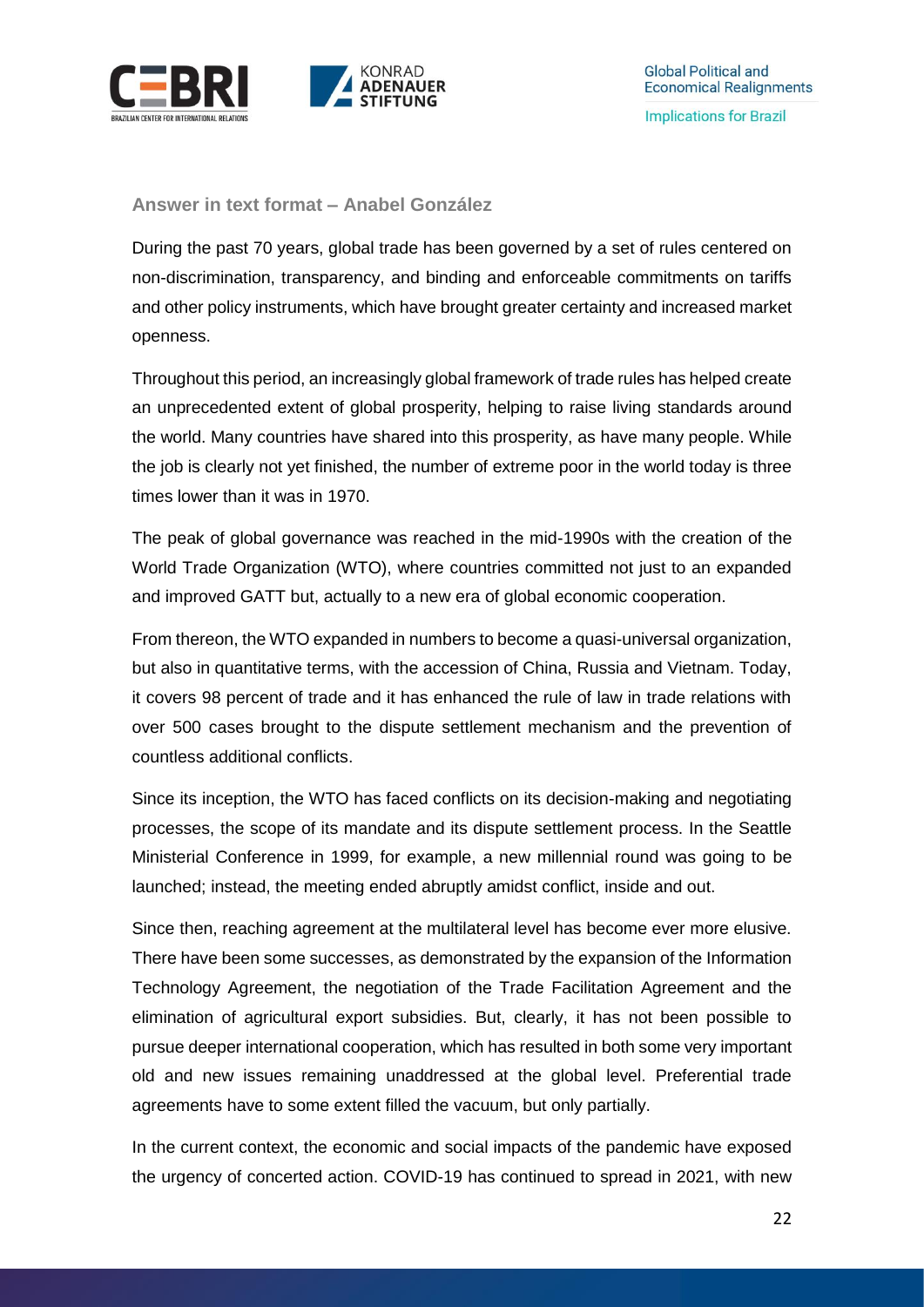



variants increasing the level and speed of contagion. Plans to vaccinate as many people as rapidly as possible are being deployed, though vaccine nationalism risks prolonging the pandemic, with dire consequences for many in poorer countries and for the world in general.

Domestic measures are critical, but they are not enough. The short-term response to the virus and the resumption of economic growth will require cooperation among the largest economies to scale back obstacles to trade and investment, increase business certainty and leverage new opportunities. Building back better also needs concerted actions. None of this will happen automatically.

A revitalized WTO, with strengthened negotiation, dispute settlement and monitoring functions will serve the world well in order to tackle the pandemic and other global challenges confronting humanity, including climate change. The time to act is now.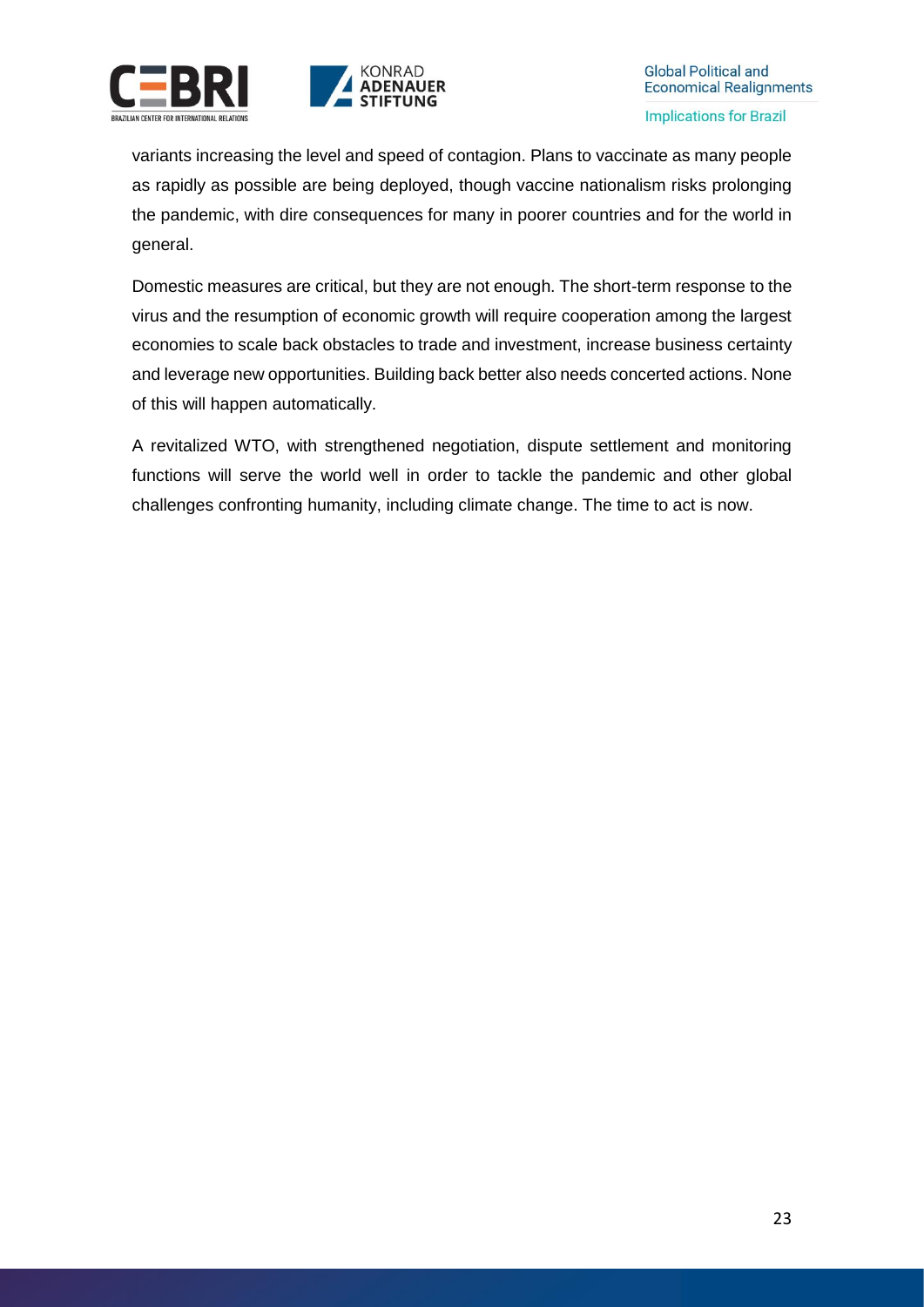



<span id="page-23-0"></span>**Participants**

### **Anabel González**



Anabel González, nonresident senior fellow at Peterson Institute for International Economics since October 2018, is on leave for public service as deputy director-general at the World Trade Organization. She is a special guest host of the Institute's Trade Winds virtual event series. Previously she was senior director of the World Bank's Trade and Competitiveness Global Practice (2014–18), where she led the Bank's agenda on trade, investment climate, competitiveness, innovation, and entrepreneurship. She served as minister of trade of Costa Rica (2010–14), where

she headed the strategy to join the Organization for Economic Cooperation and Development, negotiated and implemented six free trade agreements, and contributed to attract over 140 foreign direct investment projects. She also had a lead role in Costa Rica's Competitiveness and Innovation Council and was president of the Export Promotion Board. In her more than 15 years of service at the Ministry of Foreign Trade, she held several positions, including ambassador and chief negotiator of the free trade agreement between Central America and the United States (2003–04). She has also worked as director of the Agriculture Division of the World Trade Organization (2006– 09); senior consultant on trade and investment, Inter-American Development Bank (2009–10); and director-general, Costa Rican Investment Promotion Agency (2001–02).

She is a member of the World Economic Forum Global Future Council on Trade and Investment and has written extensively on trade and investment and presented in over 50 countries around the world.

She holds a master's degree in international trade law and policy from Georgetown University and a law degree from the University of Costa Rica.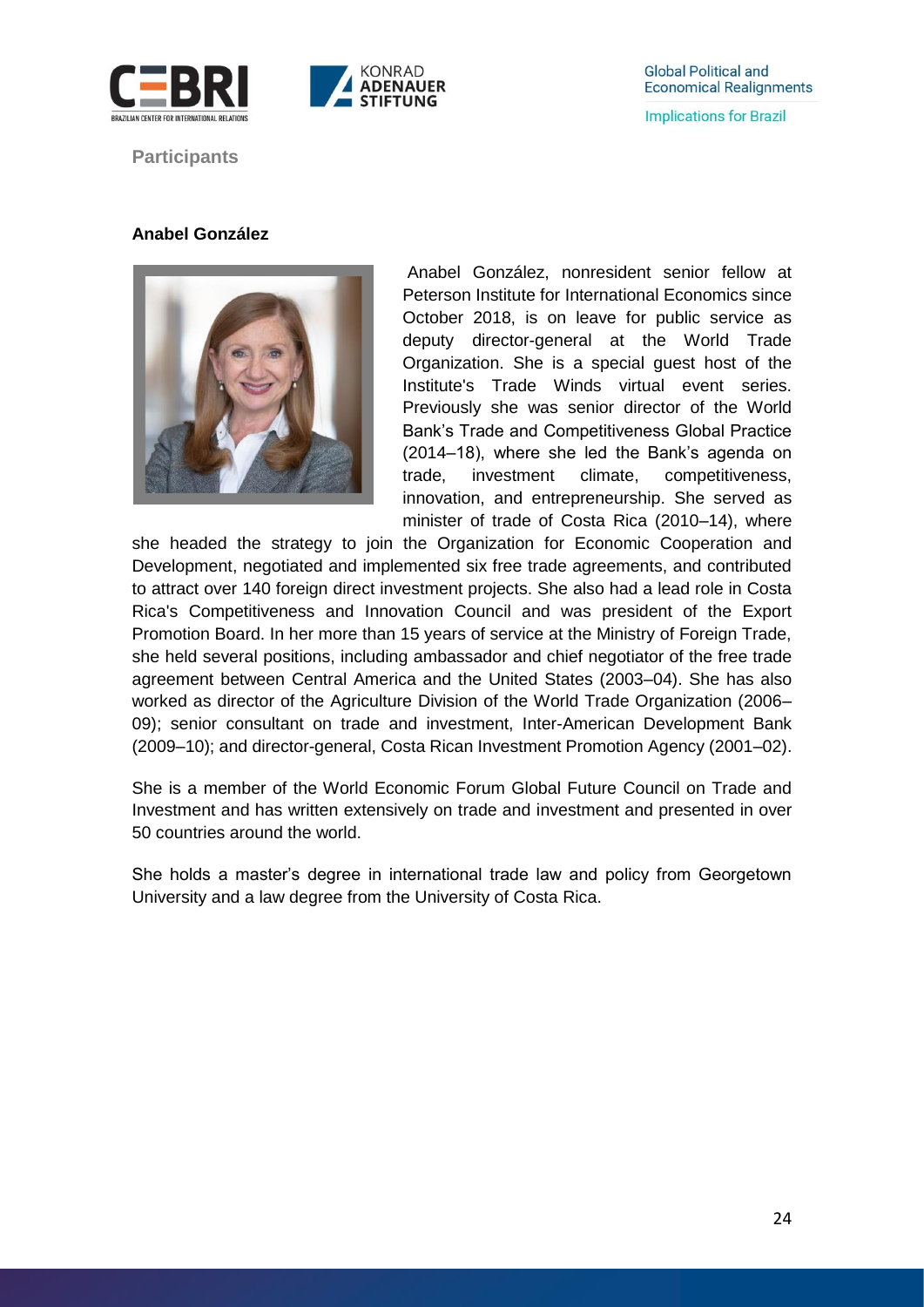

# **Fabrizio Sardelli Panzini**

**RAZILIAN CENTER FOR INTERNATIONAL RELATION** 



Fabrizio Sardelli Panzini is Manager of International Integration Policies at the National Confederation of Industry (CNI). He has extensive experience in the area of International Trade, having previously worked at the Federation of Industries of the State of São Paulo (FIESP). His main areas of expertise are trade agreement negotiations, trade defense and international investments.

He has several articles and academic papers published in areas such as: trade agreements, WTO, trade defense and investments and is coordinator of the book "China's Industrial and Trade Policies in

light of WTO rules".

He holds a B.A. in International Relations from Faculdade de Campinas (2006), a Postgraduate degree in Economics from the Getúlio Vargas Foundation (2009) and a Master's degree in Political Economy from the Pontifical Catholic University, São Paulo (2012).

### **Ivan Tiago Machado Oliveira**



PhD and Master in Administration from the Federal University of Bahia (UFBA). Master in Contemporary Latin American Studies from the Universidad Complutense de Madrid. Graduated in Economics from UFBA. He was a visiting researcher at the United Nations Conference on Trade and Development (UNCTAD) in 2010. He is the author of the book "Brazilian foreign trade policy: an analysis of its determinants", published in 2013 by Editora Saraiva (São Paulo, Brazil). In addition, he has organized three books published by Ipea: i) The BRICS and their neighbors: trade and regional

agreements (Brasília: Ipea, 2014); ii) Regulatory trends in preferential trade agreements in the 21st century: the cases of the United States, European Union, China and India (Brasília: Ipea, 2013); iii) The BRICS in the WTO: comparative trade policies of Brazil, Russia, India, China and South Africa (Brasília: Ipea, 2012). He is the author of dozens of articles published in journals and of book chapters on: International Economics; International Trade; Trade Policy; Economic Integration; Global Governance; Economic Development.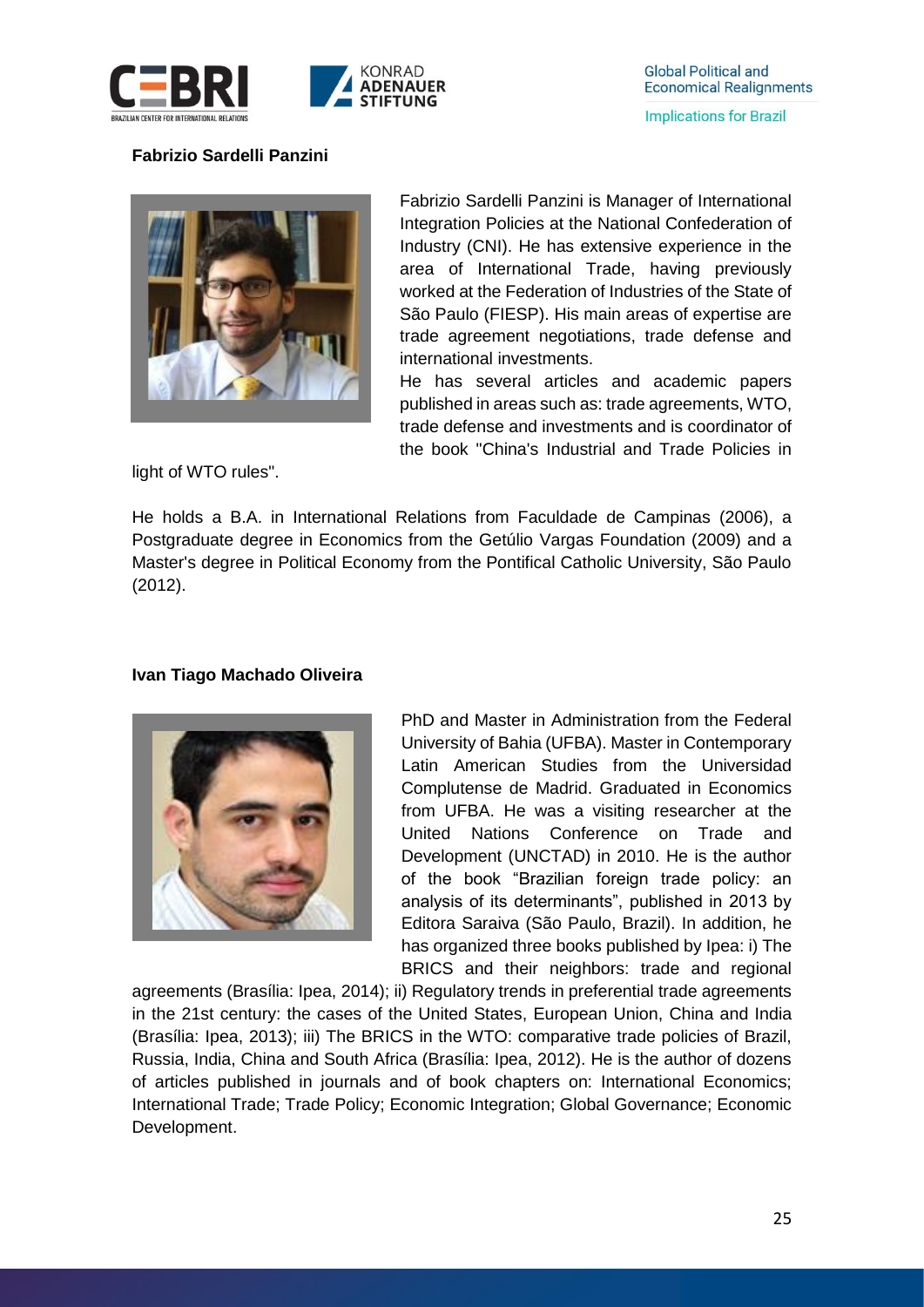



### **Jorge Arbache**



Jorge Arbache is Vice President for the Private Sector at the Development Bank of Latin America (CAF) and Professor of Economics at the University of Brasilia (on leave). Among other positions and functions, he was Secretary of International Affairs and Chief Economist at the Ministry of Planning and Senior Economist at the World Bank in Washington, DC.

### **Professor Leonardo Paz**



Leonardo Paz is a Political Scientist. He works as a Qualitative Intelligence Analyst at the Center for Prospection and International Intelligence (NPII) of the Getúlio Vargas Foundation (FGV) and is a Professor at the International Relations Department of Ibmec College. In addition, he worked as Coordinator of Studies and Debates of the Brazilian Center for International Relations (CEBRI), worked with the Civil Affairs Session of the Brazilian Joint Center for Peace Operations (CCOPAB) and was Executive Coordinator of the International Conflict Prevention Analysis Group (GAPCon/UCAM). He

holds a BA in Social Sciences from Universidade Federal Fluminense, an MA in Political Science and a PhD in Public Policy and Development from the Institute of Economics at the Federal University of Rio de Janeiro.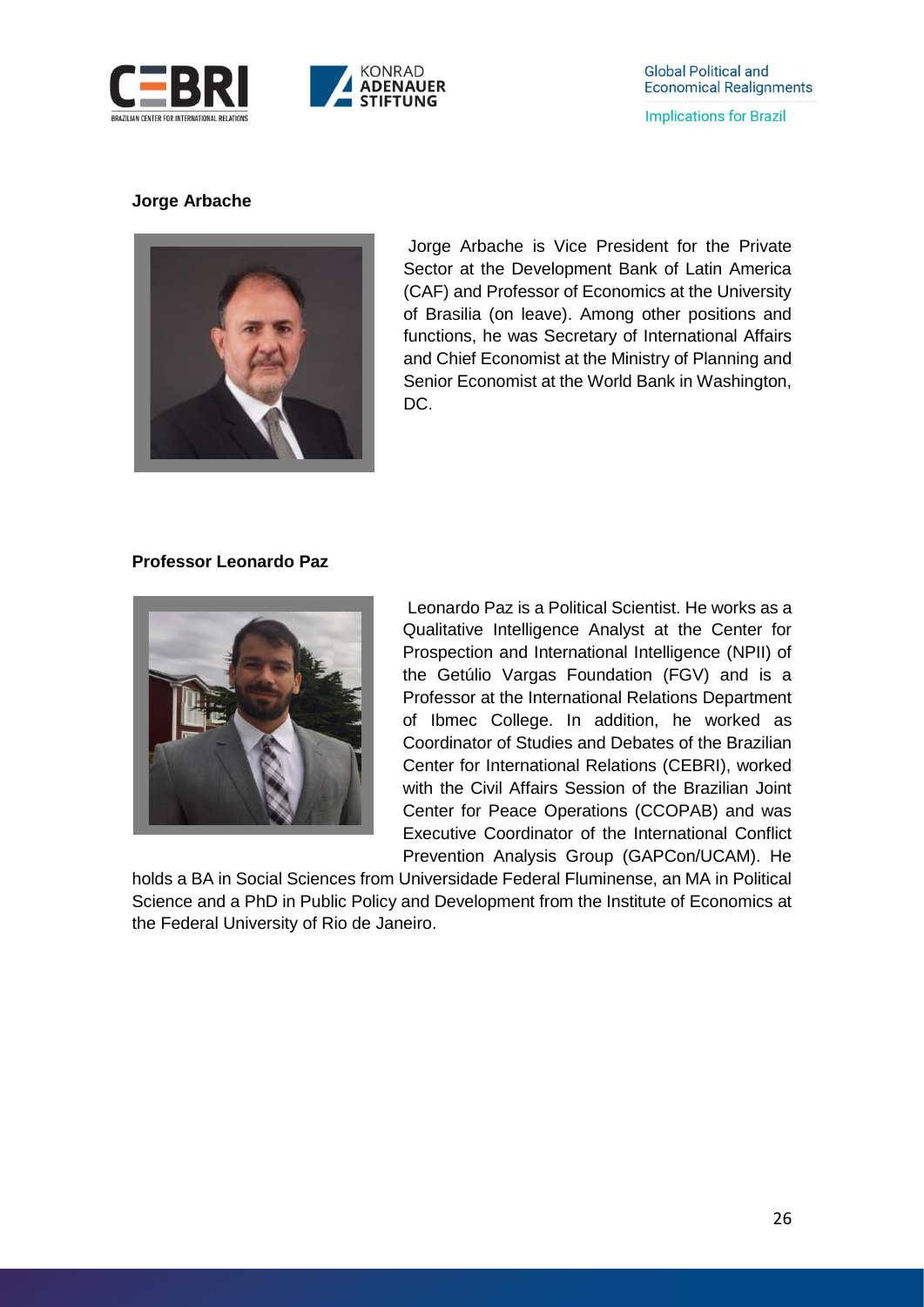



## **Raphael Padula**



Coordinator and Professor of the Postgraduate Program in International Political Economy (PEPI) of the Institute of Economics at the Federal University of Rio de Janeiro (UFRJ). Associate Professor of International Political Economy at UFRJ since 2009. Graduated in Economic Sciences at UFRJ (2004), Master (2005) and PhD (2010) in Production Engineering at COPPE-UFRJ. Editor of the journal Oikos since 2002. Member of the research groups registered at CNPq "Global power and the geopolitics of capitalism" and " Brazilian international insertion: global and regional projection". Research

Scholar at IPEA (Institute of Applied Economic Research) in the Project: "Regional Integration: Brazil and South America" Research and publications in the following areas: International Political Economy, Geopolitics, Geo-economics, Regional Integration, Comparative Development

### **Renato Baumann**



PhD in Economics from Oxford University, retired professor from the University of Brasilia, former Director of the ECLAC/CEPAL Office in Brazil, former Assistant Secretary of International Affairs at the Ministry of Planning, former Secretary of Foreign Investments at CAMEX, currently Coordinator of International Cooperation and Investments at IPEA..